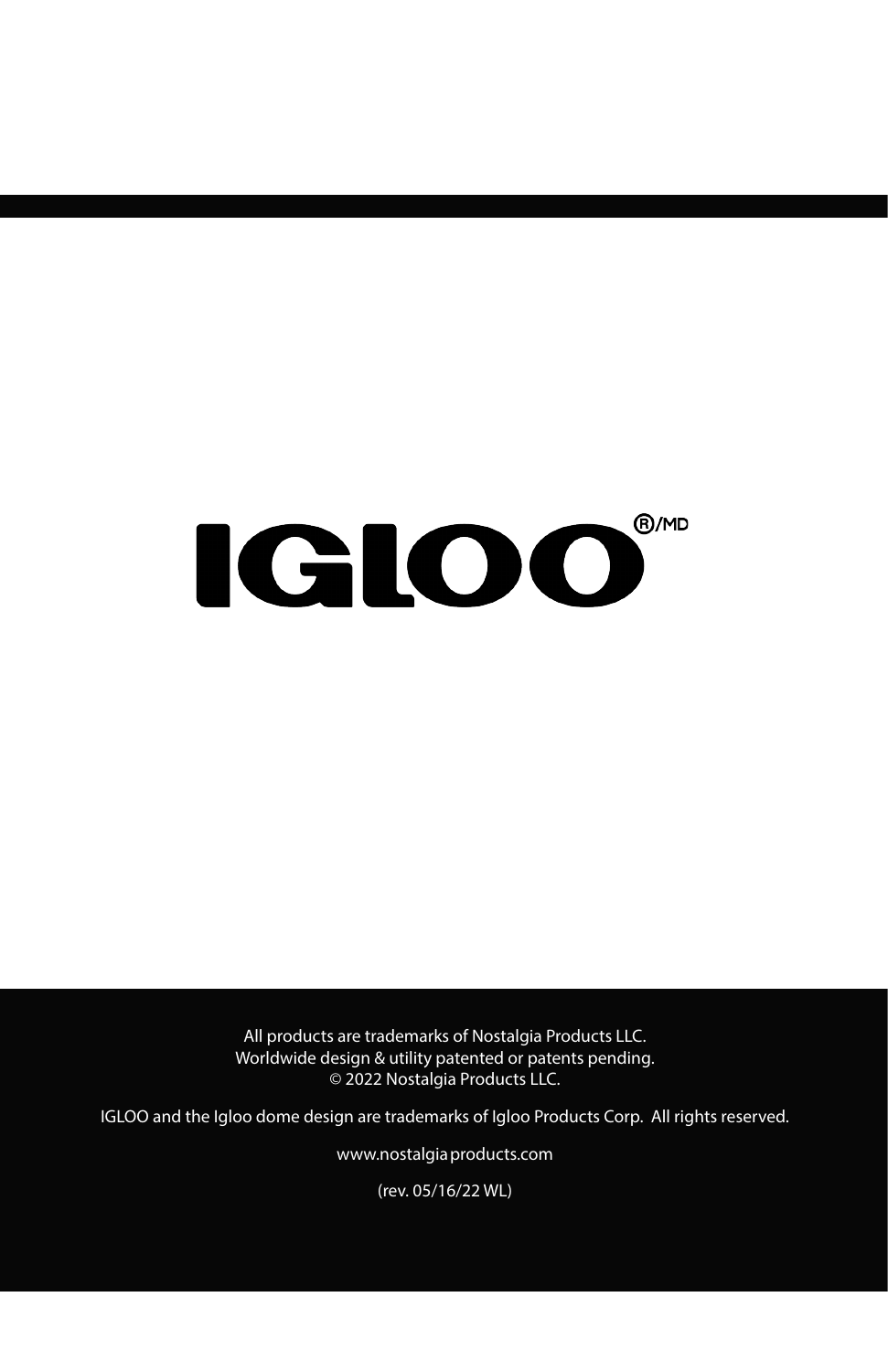### ®/MD **IGLOO**



### **Self-Cleaning Ice Maker Máquina De Hielo Autonettoyant Machine à Glaçons Autolimpiante**

Instructions and Recipes Instrucciones y Recetas Instructions et Recettes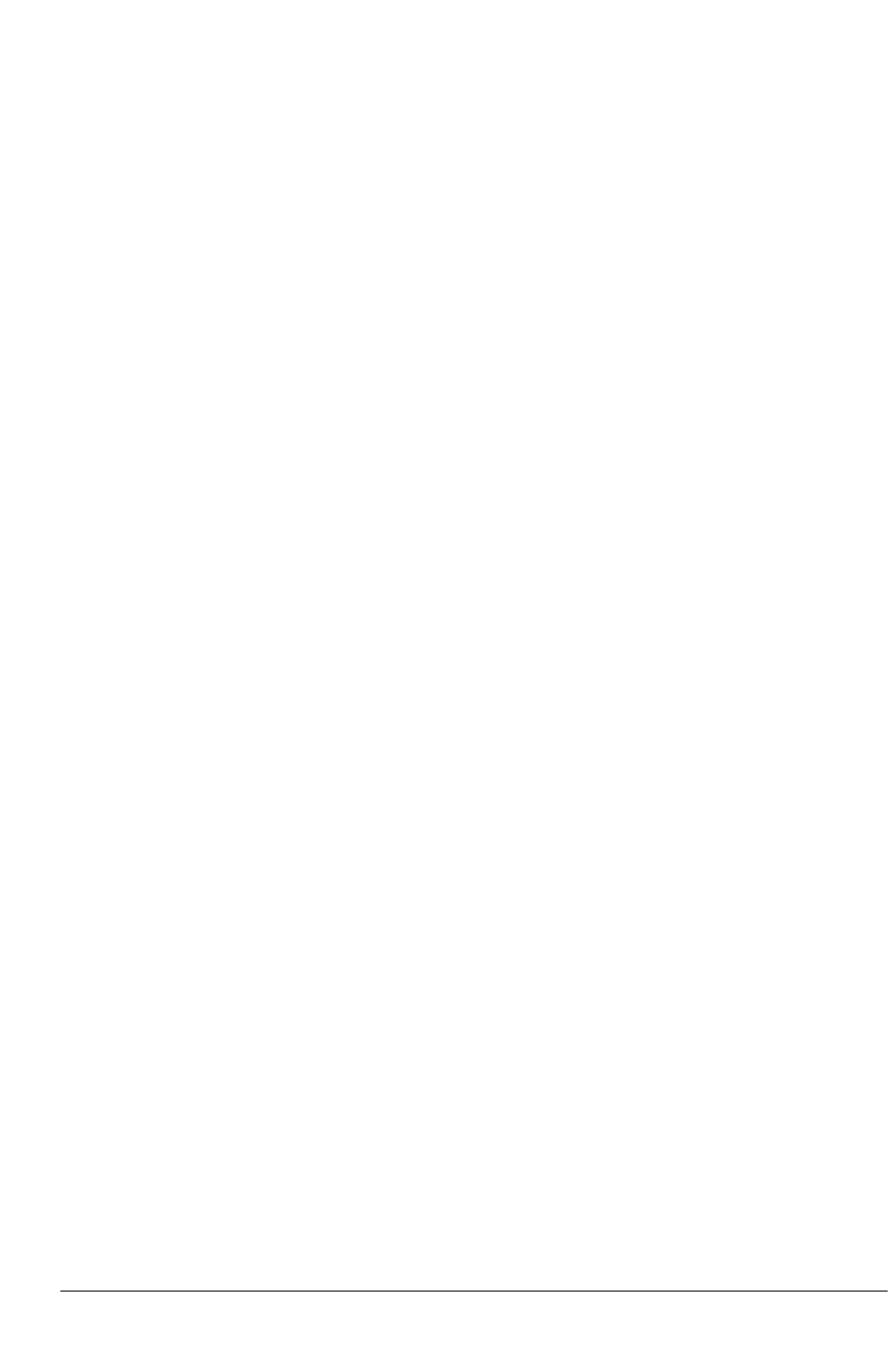### **CONTENTS**

### **SAFETY**

Your safety and the safety of others is very important.

We have provided many important safety messages in this manual and on your appliance. Always read and obey all safety messages.



This is the safety alert symbol.

This symbol alerts you to potential hazards that can cause serious injury to you and others.

All safety messages will follow the safety alert symbol.

All safety messages will tell you what the potential hazard is, tell you how to reduce the chance of injury, and tell you what can happen if the instructions are not followed.

**Appliance Specifications:** 110-120 Volts, 60 Hz 120 Watts, 2 Amps Refrigerant R600a



THIS PRODUCT IS FOR USE IN 120V AC OUTLET ONLY.

Refer to **www.nostalgiaproducts.com/user-manuals/** for the most updated manual.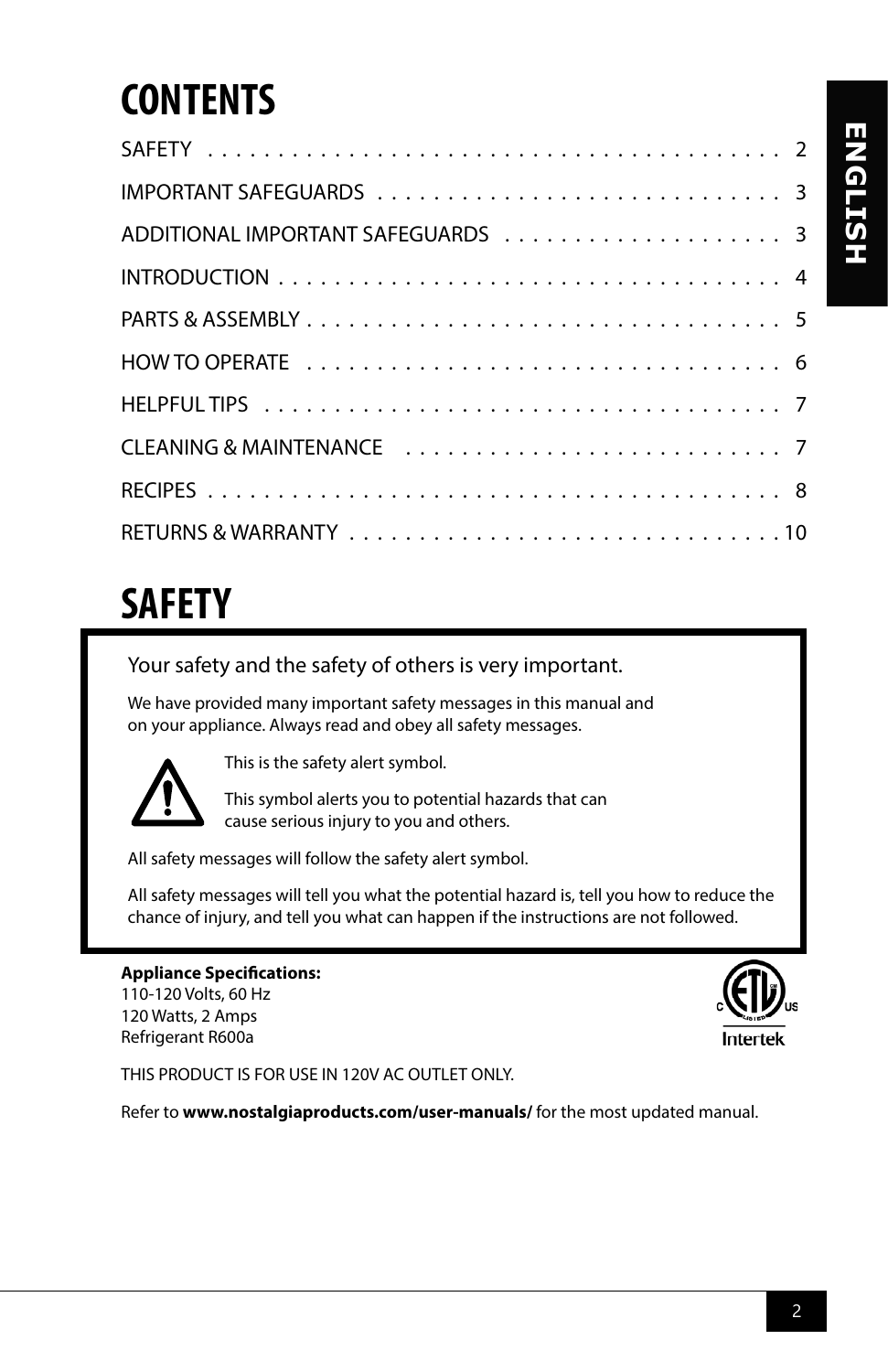# **IMPORTANT SAFEGUARDS**

**A person who has not read and understood all operating and safety instructions is not qualified to operate this appliance. All users of this appliance must read and understand this Instruction Manual before operating or cleaning this appliance.**

**When using electrical appliances, basic safety precautions should always be followed, including:**

#### **1. Read all instructions before operating this appliance.**

- 2. DO NOT TOUCH the hot surfaces. Use handles or knobs.
- 3. This appliance is NOT A TOY.
- 4. Unsupervised young children and cognitively challenged individuals should never operate this appliance.
- 5. Close supervision is necessary when any appliance is used by or near children.
- 6. To protect against electrical shock do not immerse cord, plug or any part of this unit in water or other liquids.
- 7. Unplug from outlet when not in use, before removing parts and before cleaning. Allow to cool before putting on or taking off any parts, and before cleaning.
- 8. DO NOT operate any appliance with a damaged cord or plug, or after the appliance malfunctions, or if the appliance has been damaged in any manner. Return the appliance to the nearest repair shop for examination, repair or adjustment.
- 9. The manufacturer does not recommend the use of accessory attachments other than what is provided by the manufacturer. Use of attachments may cause injuries.
- 10. DO NOT use the appliance for other than its intended use.
- 11. DO NOT use outdoors. FOR HOUSEHOLD USE ONLY.
- 12. DO NOT place on or near a hot gas or electric burner, or in a heated oven.
- 13. DO NOT let cord hang over edge of table or counter, or touch hot surfaces.
- 14. NEVER leave unit unattended while in use or when plugged into an outlet.
- 15. Extreme caution must be used when moving an appliance containing hot food.
- 16. Always attach plug to appliance first, then plug cord in the wall outlet. To disconnect, turn any control to "off," then remove plug from wall outlet.

## **ADDITIONAL IMPORTANT SAFEGUARDS**

#### **Operating Safety Precautions**

- 1. DO NOT touch the Evaporator while the unit is in use or during the ice making process. This could cause severe burns.
- 2. DO NOT clean unit with flammable liquids. The fumes can create a fire hazard or explosion.
- 3. Check Ice Hopper for presence of foreign objects prior to use.
- 4. DO NOT turn unit upside down while in use, or when filled with ice.

#### **Instructions for the Electrical Cord and Plug**

- 1. This appliance has a 3-prong plug. To reduce the risk of electrical shock, this plug is intended to fit into an outlet only one way.
- 2. A short power supply cord is provided to reduce the risk resulting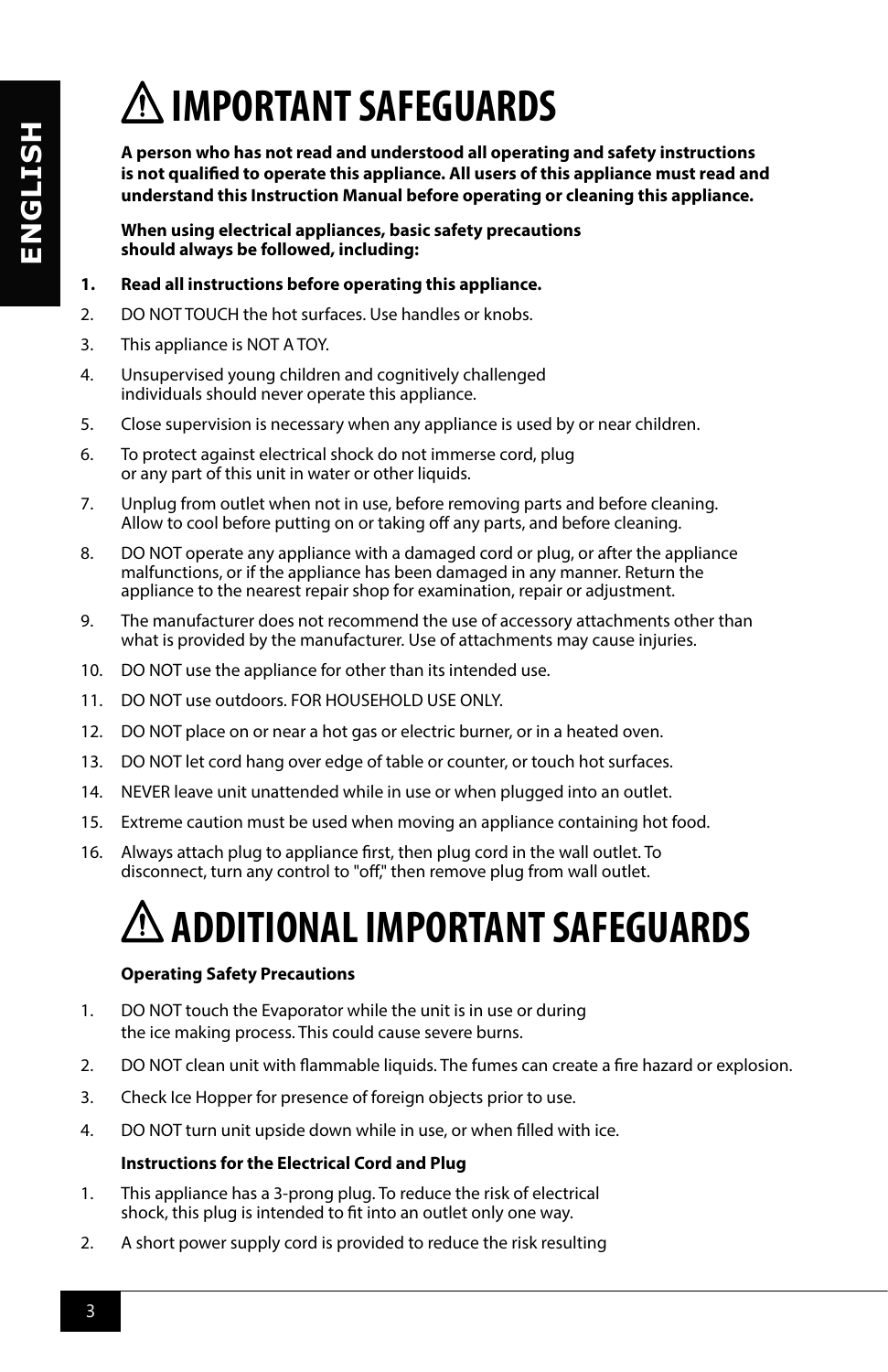from becoming entangled or tripping over a long cord.

- 3. If a long detachable power-supply cord or extension cord is used:
	- Extension cords can be used if care is exercised in their use.
	- The marked electrical rating of the cord or extension cord should be at least as great as the electrical rating of the appliance.
	- When using a longer cord or extension cord, make sure that the cord does not drape over a countertop or tabletop where it can be pulled on or tripped over unintentionally.
- 4. The manufacturer does not recommend using this machine in countries that do not support 120V AC even if a voltage adapter, transformer, or converter is in use.

### **SAVE THESE INSTRUCTIONS!**

### **INTRODUCTION**

Congratulations! You are now the proud owner of the SELF-CLEANING ICE MAKER from Igloo®! This stylish and portable ice maker allows you to make ice accessible virtually anywhere. With its intuitive, easy-to-use design, you'll be making ice cubes soon after you plug in your new appliance. Perfect for the kitchen, RVs, club houses, home bars, and more!

Features:

- Makes up to 26 lbs. of ice per day
- Produces 9 ice cubes every 7-15 minutes
- Water tank capacity: 1.5 quarts
- Ice basket capacity: 1.5 pounds
- Multiple ice cube sizes: small and large
- Control panel with LED indicator lights
- Compact and elegant design
- Transparent lid for easy viewing
- Removable ice basket
- Includes ice scoop
- Refrigerant: R600a

### **PARTS & ASSEMBLY**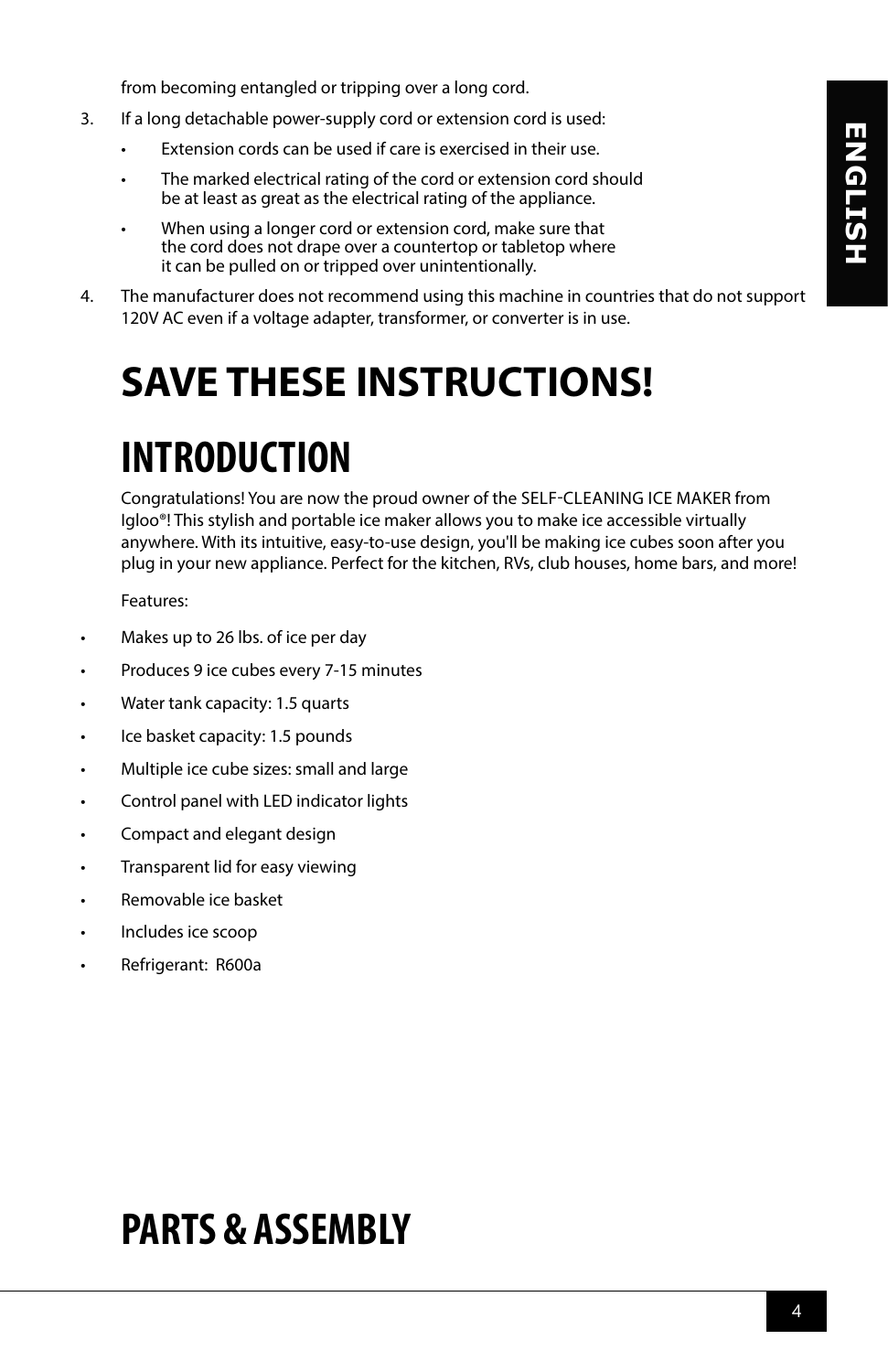Before first use, be sure to remove all interior and exterior packaging, and follow the steps under CLEANING & MAINTENANCE to properly clean your unit.



#### **CONTROL PANEL WITH LED INDICATOR LIGHTS**

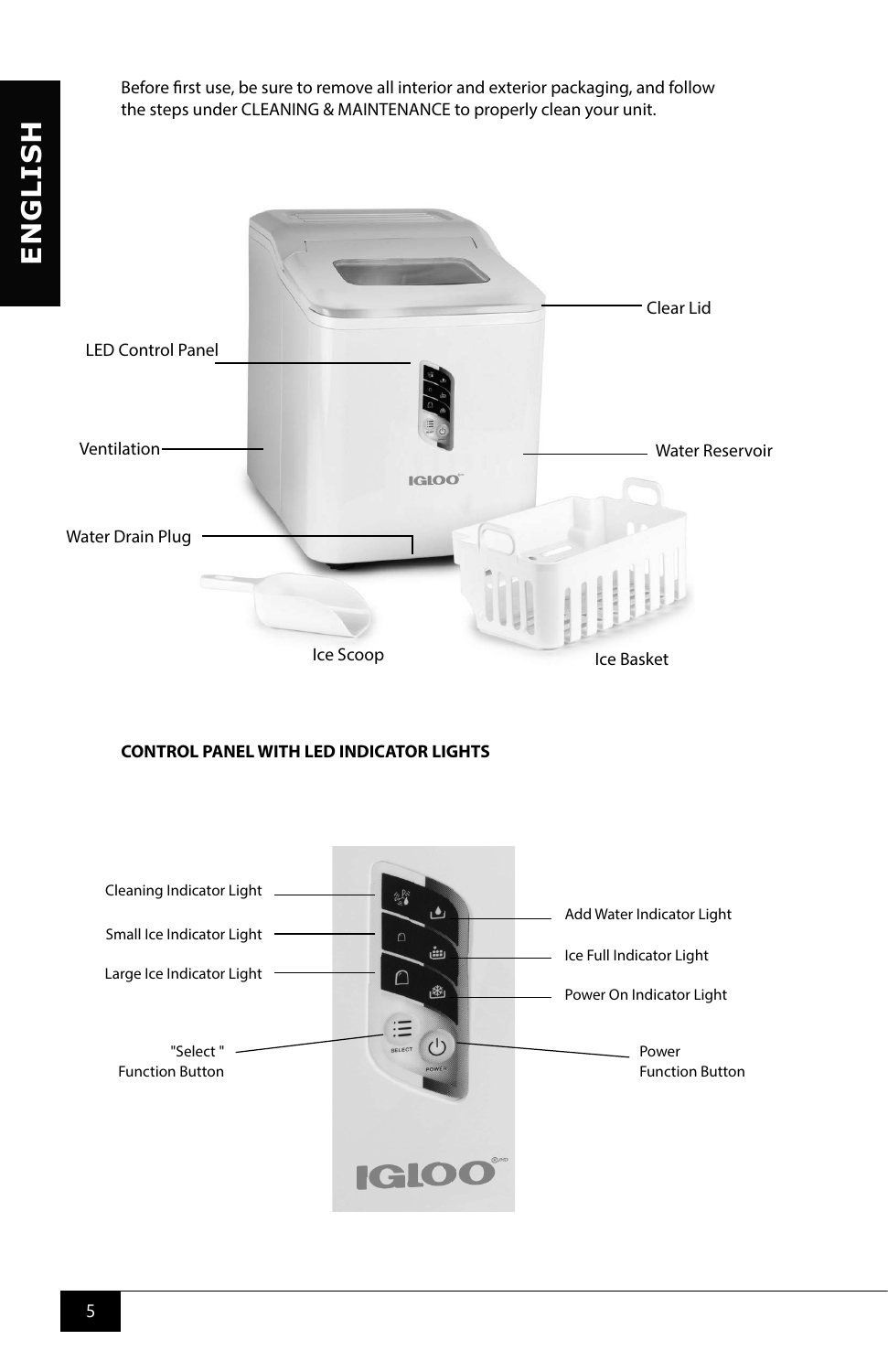### **HOW TO OPERATE**

#### **BEFORE FIRST USE**

- 1. Follow the steps under CLEANING & MAINTENANCE before using this unit.
- 2. Place the unit on a flat, level surface in a location that is protected from direct sunlight and other sources of heat (i.e. stove, furnace, radiator). Ensure there is at least four inches of empty space on all sides of the unit.
- 3. Allow one hour for the refrigerant fluid to settle before plugging the cord into an electrical outlet for the first time.

#### **USING YOUR ICE CUBE MAKER**

1. Open the Clear Lid to remove the Ice Basket and pour water into the Water Resevoir. Keep the water level below the MAX level mark. If water levels exceed the MAX level mark, drain any excess water by removing the Water Drain Plug.



- 2. Press the POWER button on the LED Control Panel to begin the ice-making cycle.
- 3. Select the desired size of the ice cubes by pressing the SELECT button. If the room temperature is lower than 60°F (16°C), it is recommended to select the small-sized ice cubes in order to keep ice from sticking together.
- 4. Each ice-making cycle lasts 6 to 15 minutes, depending on the size of the ice cube selected and the ambient temperature of the room. In extremely hot temperatures, ice-making time may vary considerably.
- 5. While the ice maker is on, check the water level periodically. If the water pump is unable to pump water, the unit will stop automatically and the Add Water light will illuminate.
- 6. If the water level is low, press the POWER button to turn the unit OFF, fill water up to the MAX level mark and press the POWER button again to turn ON the unit again.
- 7. The unit automatically stops working when the Ice Basket is full and the ICE FULL light will illuminate.
- 8. To ensure a reasonable hygiene level, change the water in the Water Reservoir every 24 hours. If the unit isn't in use, drain all water left in the Water Reservoir.

**IMPORTANT NOTE:** In the event that the power is disconnected during the ice making cycle or that the LED lights on the Control Panel are blinking, press the POWER button to stop the ice making cycle. Unplug the unit from the electrical outlet. Allow the unit to sit for a few minutes to let it warm up and allow ice to fall from the evaporator fingers. Empty the Water Tray and wait three minutes before restarting the unit.



DO NOT touch the Evaporator while the unit is in use or during the ice making process. This could cause severe burns.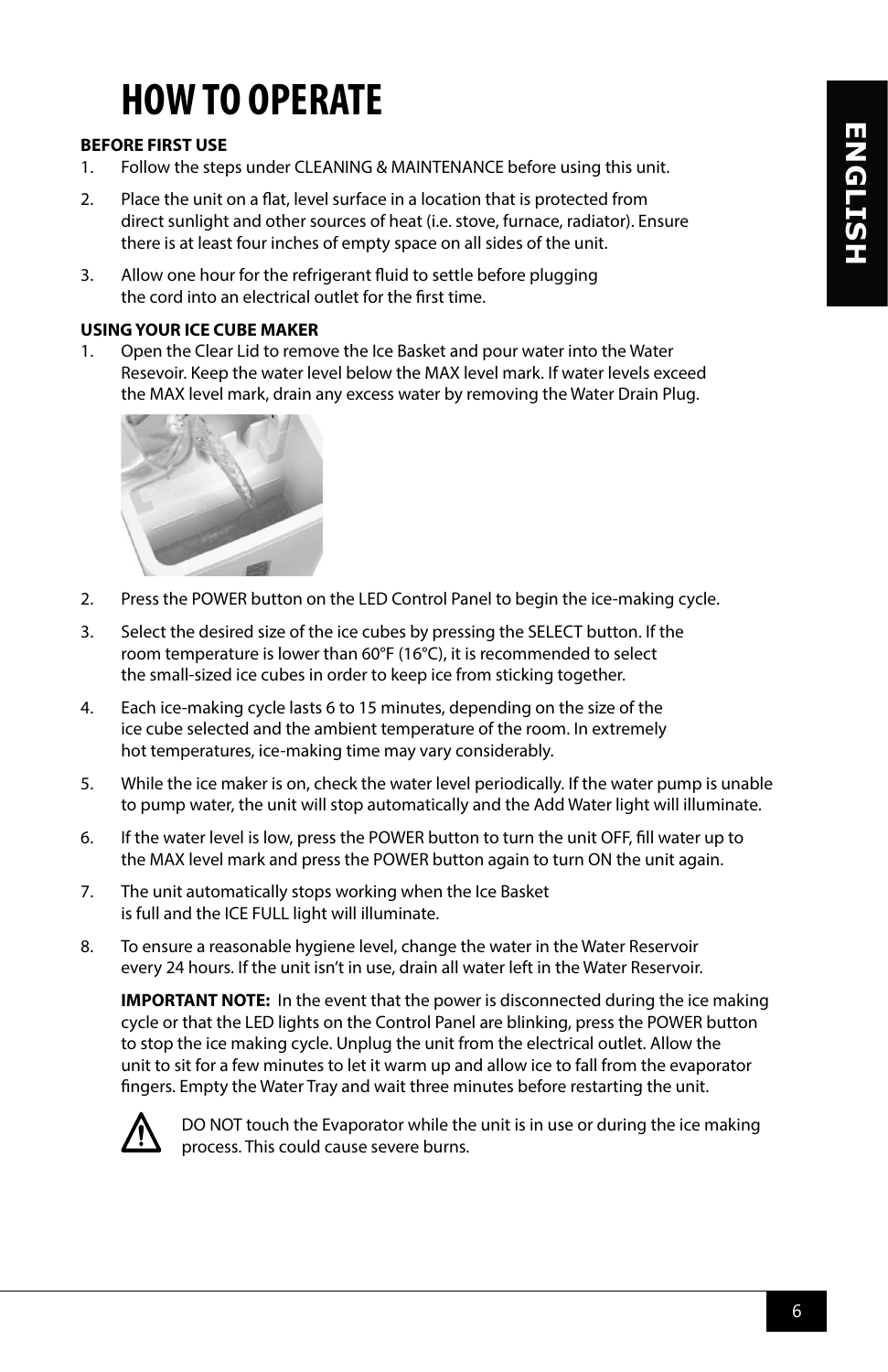### **HELPFUL TIPS**

#### **ADD WATER INDICATOR**

If the Add Water Indicator comes on, try the following:

- Turn off the unit, add water, and press the POWER button again to restart the unit.
- There may be too much ice. Turn off the Ice Maker, remove some ice from the Ice Basket.

#### **ICE CUBES STICK TOGETHER**

- The ice cycle may be too long. Stop the Ice Maker, then restart it when the ice cubes melt. Select the smaller sized ice cubes using the SELECT button.
- The water temperature in the Water Resevoir may be too low. Change the water in the Water Resevoir. The room temperature should be set between 45˚ F - 90˚ F.

#### **ICE MAKER NOT WORKING**

If the ice-making cycle seems to be running properly, but no ice is being made, try the following:

- The ambient temperature or water temperature in Water Resevoir may be too high. The unit must be in an environment below 90˚ F. Try pouring colder water (between 45˚ F - 90˚ F) into the Water Resevoir.
- If changing the water or allowing the unit to cool does not work, there may be a leakage of the refrigerant fluid, or a pipe in the cooling system may be blocked.

#### **LED LIGHTS**

If the LED lights on the Control Panel are blinking, there may be a disruption in the power source. Press the POWER button to stop the ice-making cycle. Let the ice maker sit for several minutes to let it warm up and allow ice to fall from the evaporator fingers. Empty the Water Tray and wait three minutes before restarting the unit.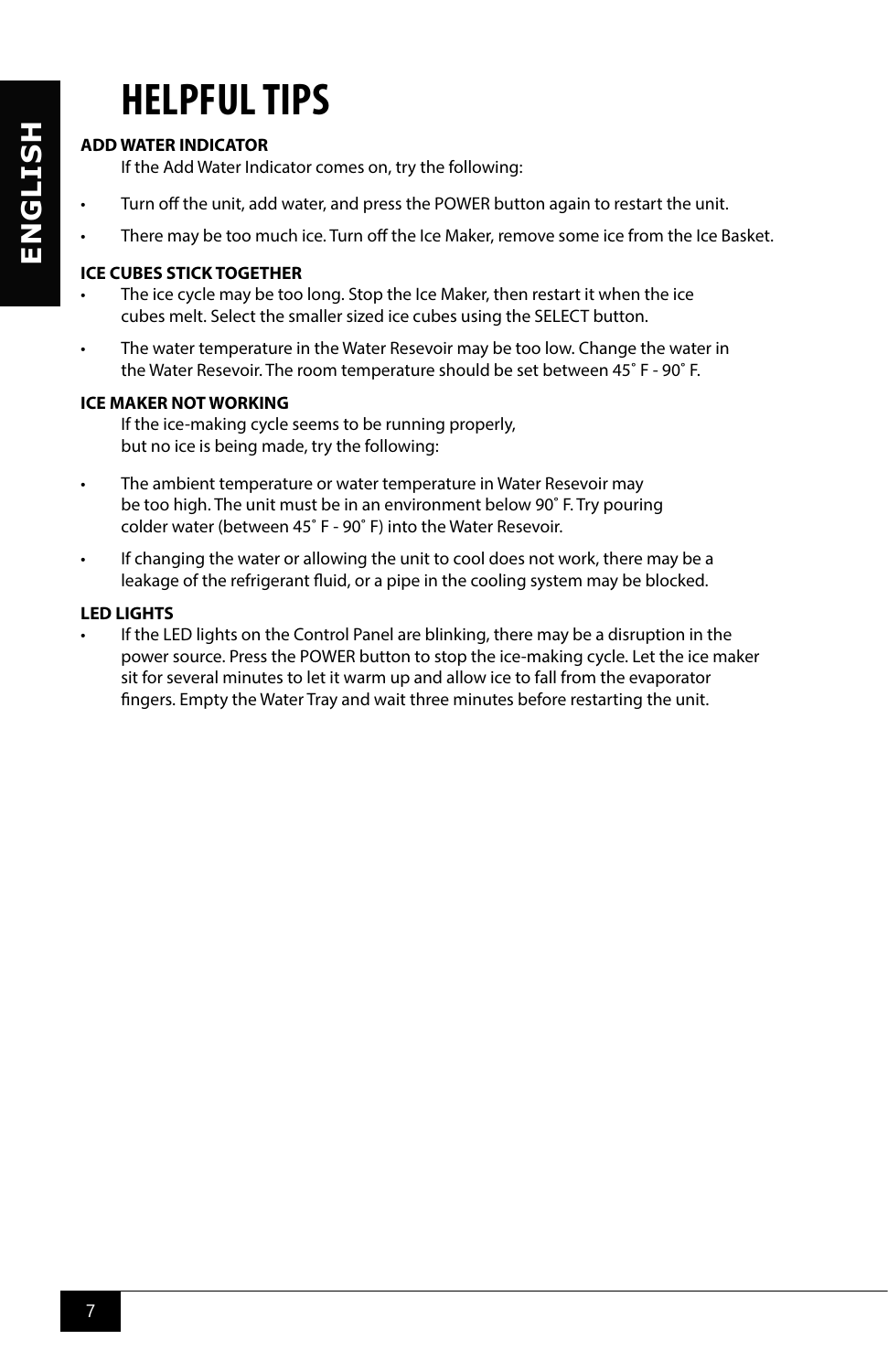### **CLEANING & MAINTENANCE**

Your AUTOMATIC ICE MAKER is equipped with an automatic cleaning function to help clean the interior of your unit, including the water lines. Following these steps will help to maintain the unit and add to longevity.

- 1. Remove the Ice Basket, then drain any leftover water by unplugging the Water Drain Plug on the bottom of the unit. Replace the Water Drain Plug.
- 2. Prepare your cleaning solution.

Common cleaning solutions:

- Vinegar and water (ratio of 1:1)
- Lemon and water (ratio of 1:1)
- Bleach and water (ratio of 1 tsp. bleach : 2 qts. water)
- Commercial ice maker descaling and cleaning solution
- 3. Make sure unit is plugged in and the POWER indicator light is not illuminated. Add cleaning solution to the Water Reservoir.
- 4. Press the SELECT button until the CLEAN indicator light is illuminated. The unit will automatically cycle the cleaning solution 5 times.
- 5. When the cleaning cycles have completed, drain the interior water by unplugging the Water Drain Plug on the bottom of the unit. Replace the Water Drain Plug.
- 6. Clean the remainder of the interior and the exterior of the unit using warm, soapy water and a non-abrasive towel.
- 7. Drain the interior of any remaining water by unplugging the Water Drain Plug on the bottom of the unit, then dry with a non-abrasive towel. Replace the Water Drain Plug.
- 8. Before storing, keep the Clear Lid open and allow unit to dry completely for 24 hours.

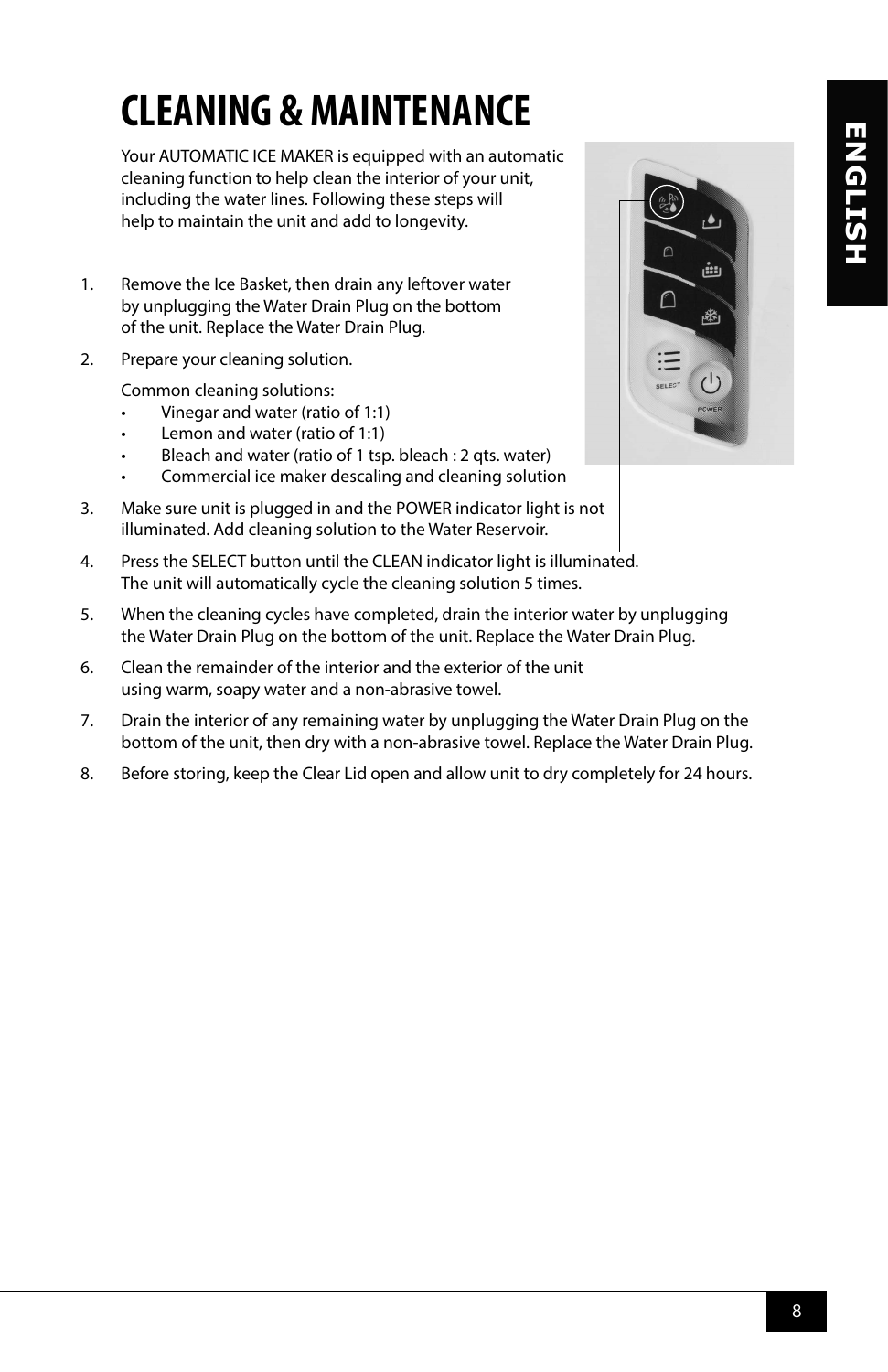### **RECIPES**

Your AUTOMATIC ICE MAKER can be used to instantly make ice cubes to be for a variety of beverages. Here are some delicious beverages that you can make at home.

#### **MUDDY WATER**

• 1 part cola • 1 part orange juice • Ice Fill 1/4 of each glass with ice made with your AUTOMATIC ICE MAKER. Pour orange juice until the glass is half full, or to taste. Pour cola until glass is full. Stir well.

|           | <b>ROY ROGERS</b>   |                                                      |
|-----------|---------------------|------------------------------------------------------|
| $\bullet$ | 6-8 oz. cola        | Fill glasses with ice from your AUTOMATIC ICE MAKER. |
| $\bullet$ | 1/4 oz. grenadine   | Add in Cola and grenadine.                           |
| $\bullet$ | Maraschino cherries | Stir well.                                           |
|           | Ice                 | Add maraschino cherry as garnish.                    |

#### **STRAWBERRY LEMONADE**

| $\bullet$ | 8 large strawberries,<br>halved        | Place strawberries in a blender and top with 2 tablespoons<br>sugar. Pour 1 cup of water over sugared strawberries. |
|-----------|----------------------------------------|---------------------------------------------------------------------------------------------------------------------|
|           | 1 <sup>/8</sup> cups white sugar       | Blend until strawberry chunks transform into juice.                                                                 |
|           | 7 cups water                           | Combine strawberry juice, 6 cups water, 1 cup sugar and<br>lemon juice in a large pitcher. Stir until well blended. |
|           | 2 cups freshly<br>squeezed lemon juice | Fill glasses with ice from your AUTOMATIC ICE MAKER.                                                                |
|           |                                        |                                                                                                                     |
| $\bullet$ | Lemon slices                           | Pour strawberry lemonade into glasses.                                                                              |
|           | Mint leaves                            | Garnish with a lemon slice and mint leaves, if desired.                                                             |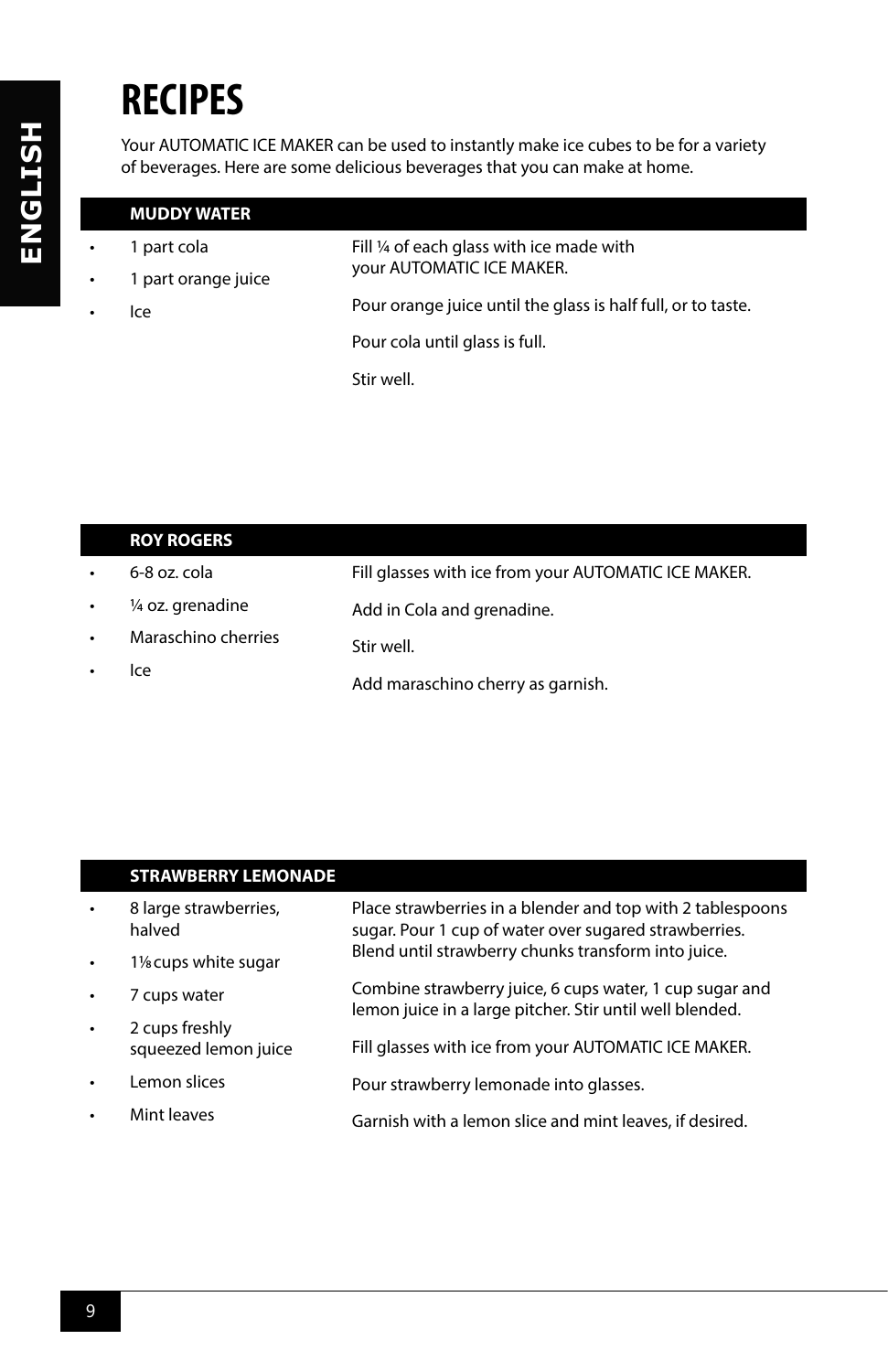#### **GINGER BEER MOJITO MOCKTAIL**

- 6 oz. ginger beer
- 2 oz. fresh lime juice Fill glass ice from your AUTOMATIC ICE MAKER.

Stir thoroughly.

Add ginger beer to glass.

- 10 mint leaves
- Fresh lime slices
- Ice

Garnish with additional mint leaves and fresh lime slice.

Muddle the mint and lime juice in your glass.

# ENGLISH **ENGLISH**

|           | <b>BLACKBERRY BASIL ICED TEA</b> |                                                                   |  |
|-----------|----------------------------------|-------------------------------------------------------------------|--|
|           | 6 cups water                     | Combine water, tea bags, blackberries and basil leaves            |  |
| $\bullet$ | 4 bags black tea                 | in a pitcher. Cover and refrigerate for 12-24 hours.              |  |
| $\bullet$ | 12 oz. fresh<br>blackberries     | When ready, remove tea bags and add<br>liquid sweetener to taste. |  |
| $\bullet$ | 8-12 basil leaves                | Fill tall glass with ice from your AUTOMATIC ICE MAKER.           |  |
| $\bullet$ | Liquid sweetener<br>to taste     | Add iced tea to glass until full.                                 |  |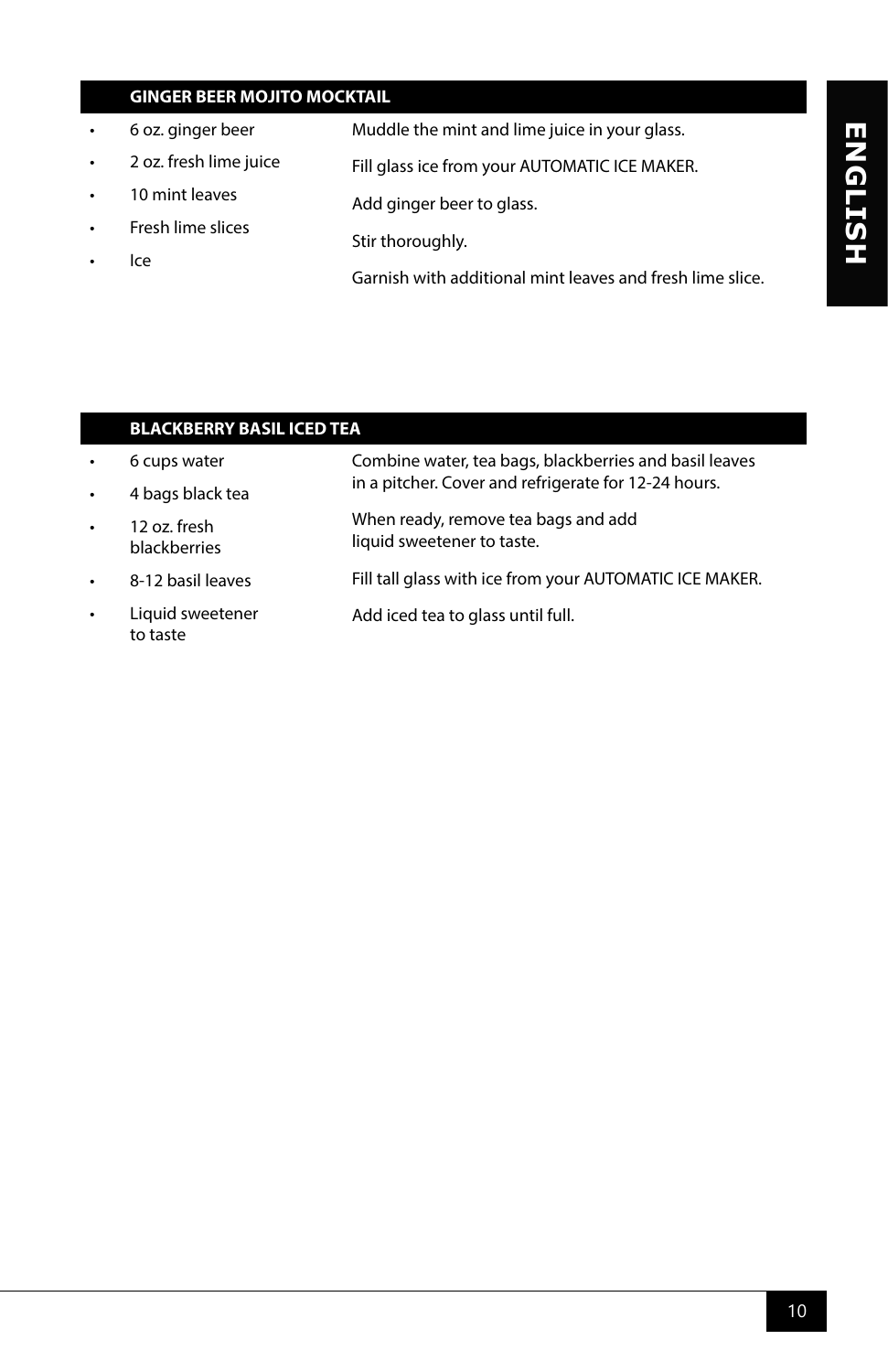### **RETURNS & WARRANTY**

SHOULD YOUR UNIT NOT WORK OR IF DAMAGED WHEN YOU FIRST TAKE IT OUT OF THE BOX, PLEASE RETURN IT TO THE PLACE OF PURCHASE IMMEDIATELY.

#### **SELF CLEANING ICE MAKER/ IGLICEBSC26 SERIES**

Should you have any questions, please contact us via email or at the customer service number listed below between the hours of 9:00 AM and 4:00 PM, Monday through Friday, Central Standard Time.

#### **Distributed by:**

Nostalgia Products LLC 1471 Partnership Dr. Green Bay, WI 54304-5685 Customer Service Phone: (833) 258-4210 Web: www.nostalgiaproducts.com

#### **Customer Service Inquiry**

To submit a Customer Service inquiry, go to www.nostalgiaproducts.com and fill out the Customer Service Inquiry form and click the Submit button.

A representative will contact you as soon as possible.

#### **Product Warranty Terms**

Nostalgia Products LLC (the "Company") hereby warrants that for a period of one (1) year from the date of original purchase, this product will be free of defects in material and workmanship under normal home use, provided that the product is operated and maintained in accordance with the operating instructions. As the sole and exclusive remedy under this warranty, the Company will at its discretion either repair or replace the product found to be defective, or issue a refund on the product during the warranty period. This warranty is only available to the original retail purchaser of the product from the date of initial retail purchase, and is only valid with the original sales receipt, as proof of purchase date is required to obtain warranty benefits. All warranty claims must be brought to the attention of the Company within the warranty period and no later than 30 days of the failure to perform. This warranty does not cover normal wear or damage caused by shipping, mishandling, misuse, accident, alteration, improper replacement parts, or other than ordinary household use. You may be required to return the product (with shipping prepaid by you) for inspection and evaluation. Return shipping costs are not refundable. The Company is not responsible for returns damaged or lost in transit. Unless otherwise specifically permitted by the operating instructions, this warranty applies to indoor household use only. In order to obtain service under this warranty, please contact the Company at the telephone number listed above or by filling out the Customer Service Inquiry Form located at www.nostalgiaproducts.com. Warranty valid only in USA and Canada.

This warranty is in lieu of all other warranties, expressed or implied, including warranties of merchantability and fitness for a particular purpose, which are hereby excluded to the extent permitted by law. In no event shall the Company be liable for any indirect, incidental, consequential, or special damages arising out of or in connection with this product or the use thereof. Some states, provinces or jurisdictions do not permit the exclusion or limitation of incidental or consequential damages, so the foregoing exclusion or limitation may not apply to you.

#### **This warranty does not apply to re-manufactured merchandise.**

Please read the operating instructions carefully. Failure to comply with the operating instructions will void this warranty.

**For more information, visit us online at www.nostalgiaproducts.com.**

Like us on Facebook at www.facebook.com/NostalgiaElectrics. Follow our boards on Pinterest at www.pinterest.com/nostalgiaelctrx. Tweet along with us on Twitter at www.twitter.com/NostalgiaElctrx.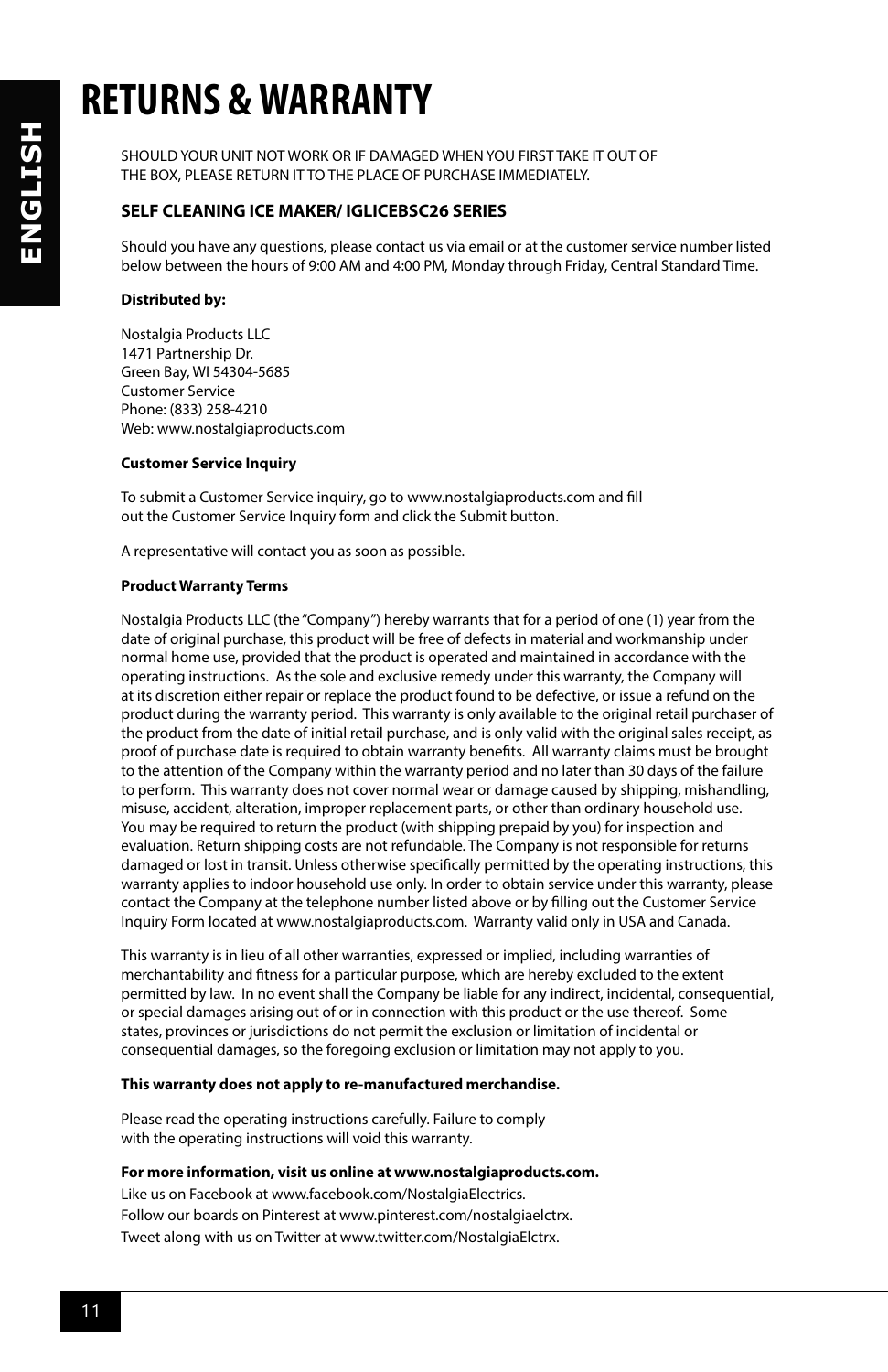### **CONTENIDO**

| SALVAGUARDIAS IMPORTANTES ADICIONALES 12 |
|------------------------------------------|
|                                          |
|                                          |
|                                          |
|                                          |
|                                          |
|                                          |
|                                          |

### **SEGURIDAD**

Su seguridad y la de los demás son muy importantes.

Hemos proporcionado numerosos mensajes de seguridad importantes en este manual y en su electrodoméstico. Siempre lea y obedezca todos los mensajes de seguridad.



Este es el símbolo de alerta de seguridad.

Este símbolo le avisa de los peligros potenciales que pueden provocar serias lesiones a usted y a otros.

Todos los mensajes de seguridad estarán antecedidos por el símbolo de alerta.

Todos los mensajes de seguridad le dirán de qué peligro potencial se trata, cómo reducir la posibilidad de lesiones y qué puede ocurrir si no se obedecen las instrucciones.

#### **Especificaciones del electrodoméstico:** 110-120 Volts, 60 Hz

120 Watts, 2 Amps Refrigerante R600a



ESTE PRODUCTO SÓLO DEBE USARSE CON UN TOMACORRIENTE DE 120V AC.

Visite **www.nostalgiaproducts.com/user-manuals/** para ver el manual más actualizado.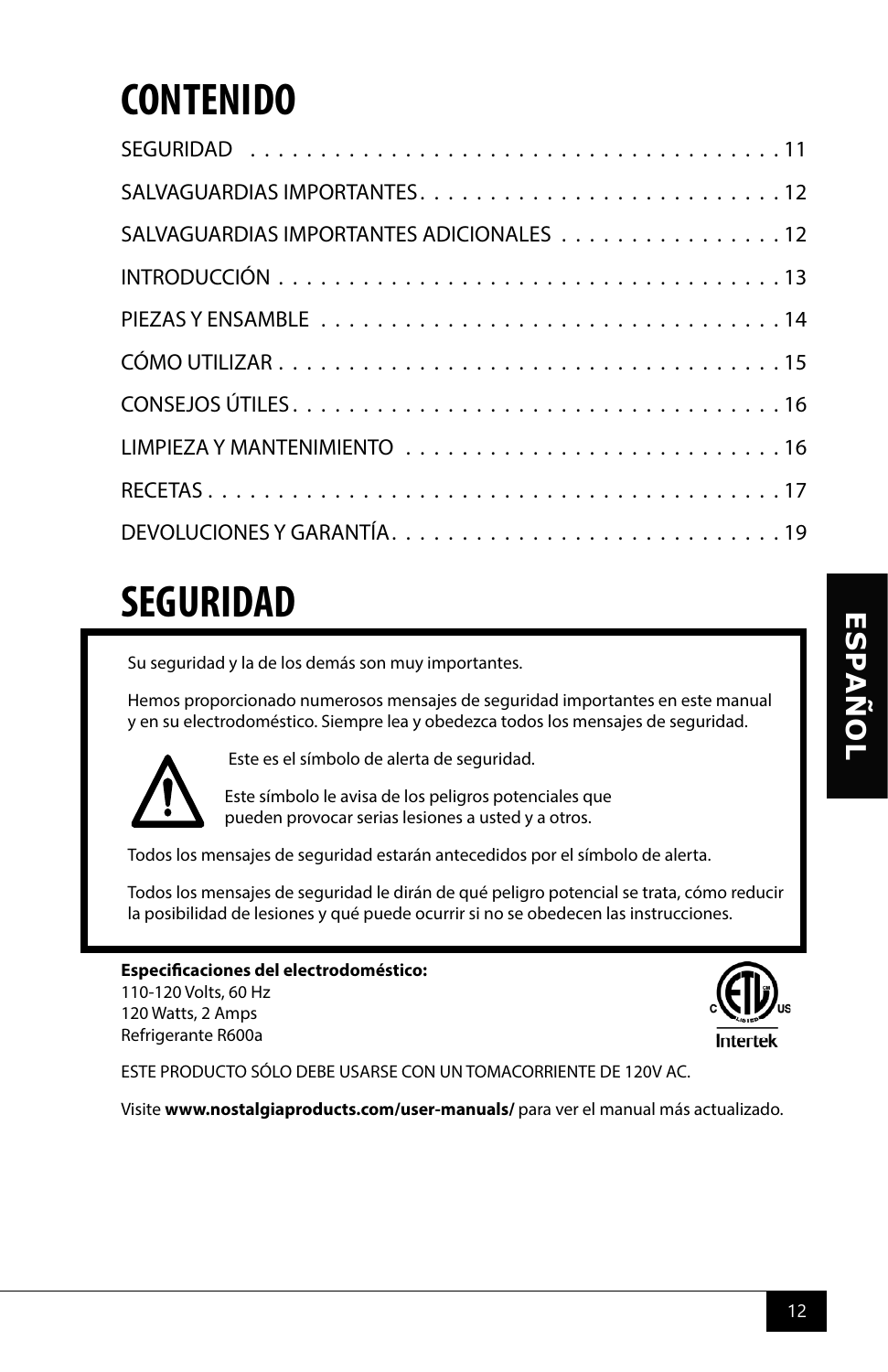# **SALVAGUARDIAS IMPORTANTES**

**Una persona que no haya leído y comprendido todas las instrucciones de uso y seguridad no está calificada para utilizar este aparato. Todos los usuarios de este dispositivo deben leer y comprender este Manual de instrucciones antes de utilizar o limpiar este aparato.**

**Cuando utiliza aparatos eléctricos, siempre se deben seguir algunas medidas básicas de seguridad que incluyen las siguientes:**

#### **1. Lea todas las instrucciones antes de utilizar este aparato.**

- 2. NO TOQUE las superficies calientes. Use agarraderas o mangos.
- 3. Este aparato NO ES UN JUGUETE.
- 4. Los niños pequeños sin supervisión y las personas con limitación cognitiva nunca deben utilizar este aparato.
- 5. Una supervisión estricta se requiere cuando un aparato se use por niños o cerca de ellos.
- 6. Como medida de protección contra el riesgo de descarga eléctrica, no sumerja el cable, los enchufes ni ninguna otra parte de la unidad en agua ni en otros líquidos.
- 7. Desconéctelo del tomacorriente cuando no esté en uso, antes de retirar piezas y antes de la limpieza. Déjelo enfriar antes de colocar o retirar cualquiera de las piezas, y antes de la limpieza.
- 8. NO utilice ningún aparato con el cable o el enchufe dañados, ni si el aparato tiene desperfectos o SI se ha dañado de cualquier manera. Devolver el aparato al taller de reparación más cercano para su reparación o ajuste.
- 9. El fabricante no recomienda el uso de otros aditamentos o accesorios diferentes a los proporcionados por el fabricante. El uso de accesorios puede provocar lesiones.
- 10. NO utilice el aparato para otros usos que no haya sido diseñado.
- 11. NO utilice el aparato al aire libre. SOLO PARA USO DOMÉSTICO.
- 12. NO lo coloque sobre o cerca de una hornilla eléctrica o gas caliente, o en un horno caliente.
- 13. NO permita que el cable cuelgue sobre el borde de la mesa o del mostrador, ni que toque superficies calientes.
- 14. NUNCA deje la unidad desatendida mientras esté en uso o cuando esté enchufada a una toma de corriente.
- 15. Debe ser extremadamente cuidadoso al mover cualquier aparato con comida caliente.
- 16. Siempre conecte primero el enchufe al aparato, luego enchufe el cable a la toma de corriente. Para desconectar, mueva todos los controles a "apagar" y luego retire el enchufe del tomacorriente.

### **SALVAGUARDIAS IMPORTANTES ADICIONALES**

#### **Precauciones de seguridad operativa**

- 1. NO toque el evaporador mientras la unidad está en uso o durante el proceso de producción de hielo. Esto podría causar quemaduras graves.
- 2. Revise el interior del elemento de calefacción que está debajo de la 2. NO limpie la unidad con líquidos inflamables. Los humos pueden crear un riesgo de incendio o explosión.
- 3. Antes del uso, revise la tolva de hielo para ver si tiene objetos extraños.
- 4. NO vire la unidad boca abajo mientras esté en uso, o cuando esté llena de hielo.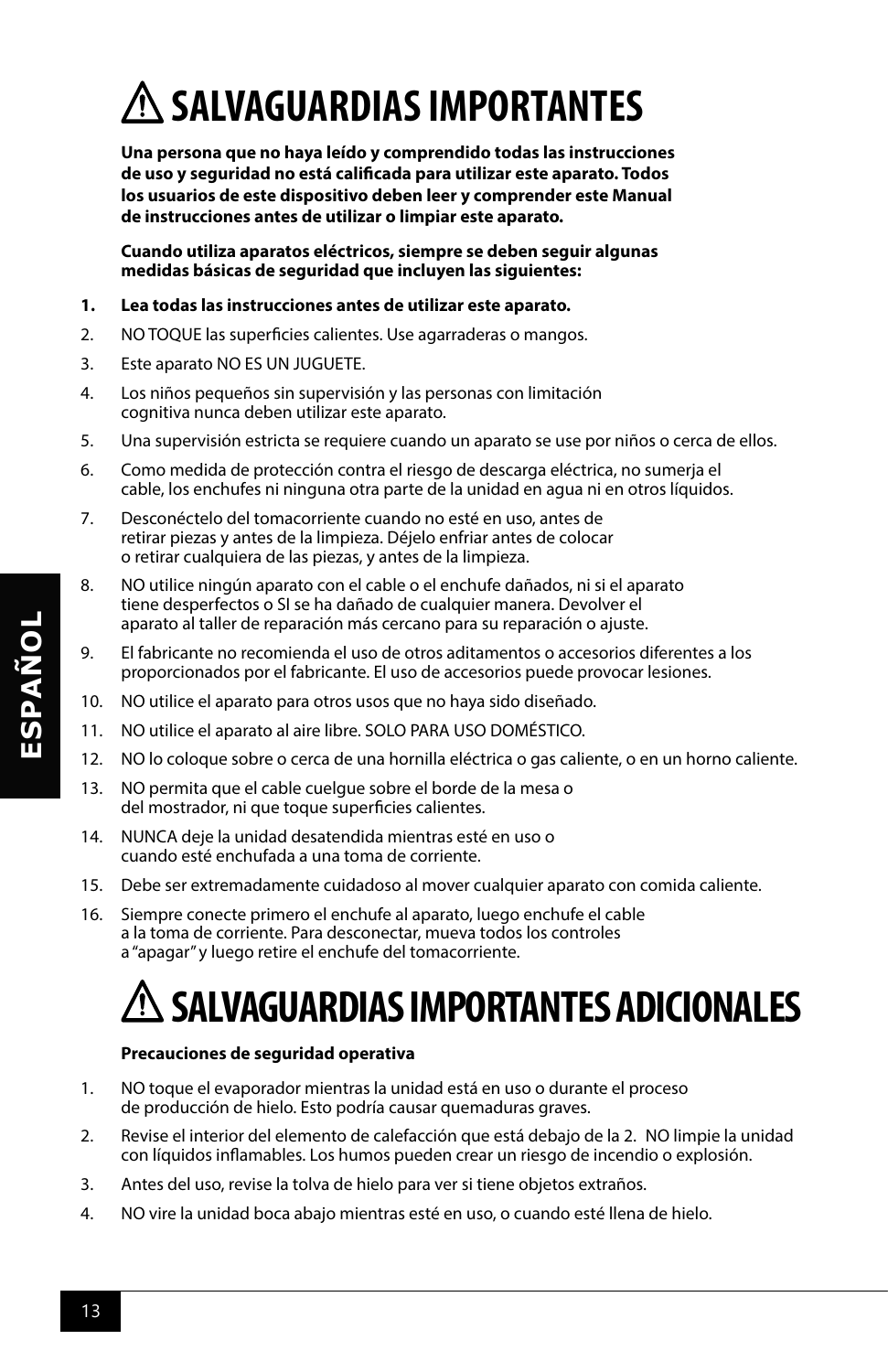#### **Instrucciones para el cable eléctrico y el enchufe**

- 1. El aparato tiene un 3 puntas enchufe. Se diseñó para reducir el riesgo de descarga eléctrica, dado que entra en un tomacorriente solo en una posición.
- 2. Se provee un cable de alimentación corto para reducir el riesgo resultantede enredarse o tropezar con un cable largo.
- 3. Si se utiliza un cable alargador o un cable de alimentación más largo:
	- Unos cables de extensión se pueden utilizar si se tiene cuidado con su uso.
	- Las características nominales del grupo de cables o del cable de extensión deben ser al menos iguales a las del aparato.
	- Cuando se utiliza un cable largo o cable de extensión, asegúrese de que el cable no sobresalga de la encimera ni una mesa ya que se puede halar o tropezarse con el cable involuntariamente.
- 4. El fabricante no recomienda el uso de esta máquina en países que no admiten 120V CA incluso si se está usando un adaptador, transformador o convertidor de voltaje.

# **¡GUARDE ESTAS INSTRUCCIONES! INTRODUCCIÓN**

¡Felicitaciones! ¡Usted es ahora el orgulloso propietario de la MÁQUINA DE HIELO PORTÁTIL ROSA de Igloo®! Esta máquina de hielo, elegante y portátil, le posibilita disponer de hielo prácticamente en cualquier lugar. Gracias a su diseño intuitivo y fácil de usar, estará haciendo cubitos de hielo poco después de conectar su aparato nuevo. ¡Ideal para la cocina, casas autoportantes, salones de clubes, bares del hogar y más!

Características:

- Prepara hasta 26 lb. de hielo por día
- Produce 9 cubos de hielo cada 7-15 minutos
- Capacidad del tanque de agua: 1.5 cuartos de galón
- Capacidad de la canasta de hielo: 1.5 libras
- Tamaños múltiples de cubos de hielo: pequeños y grandes
- Panel de control con luces indicadoras LED
- Diseño compacto y elegante
- Tapa transparente para una visión sencilla
- Canasta de hielo removible
- Incluye cuchara para hielo
- Refrigerante: R600a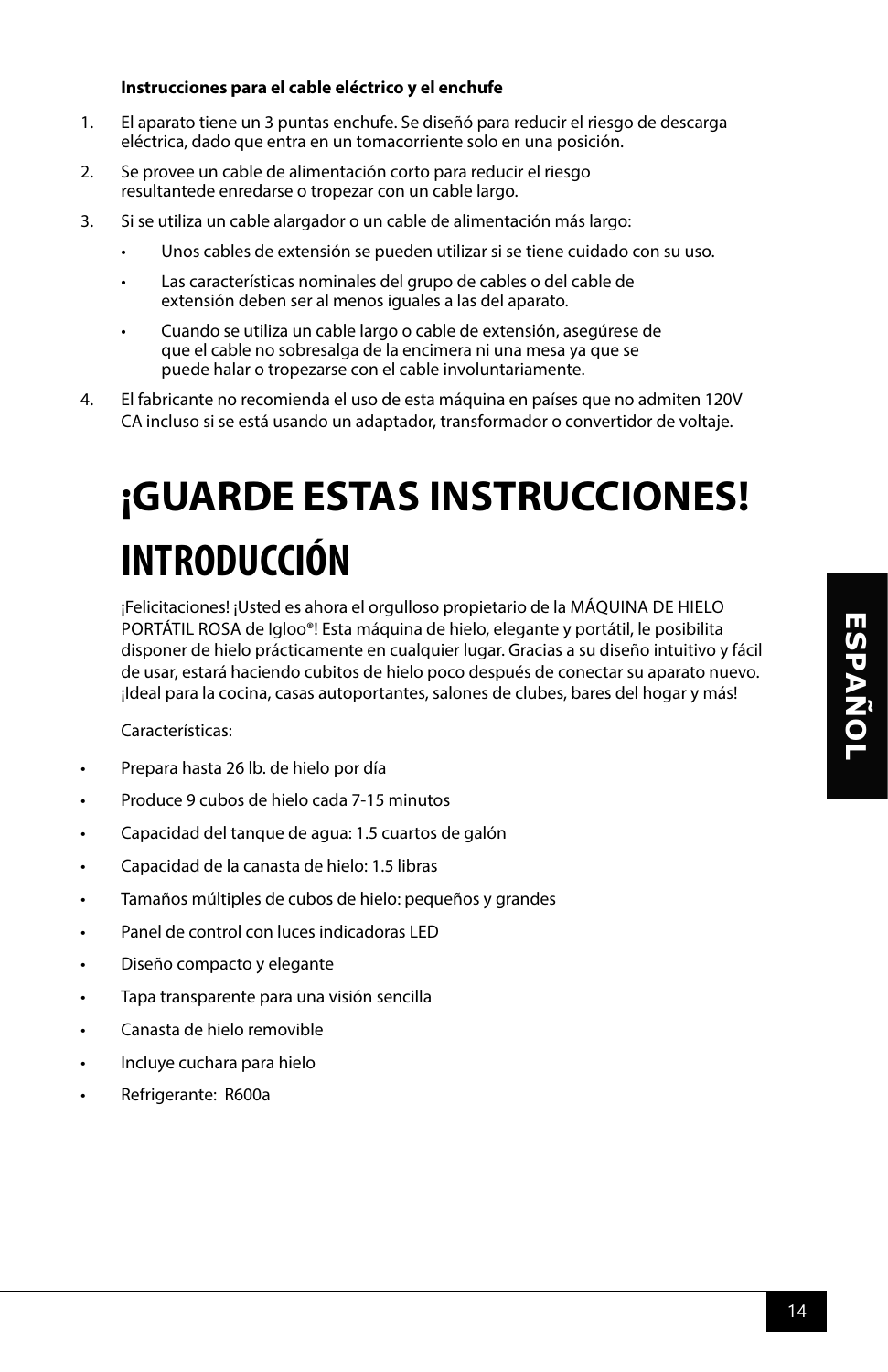### **PIEZAS Y ENSAMBLAJE**

Retire todos los embalajes interiores y exteriores. Siga todos los pasos de LIMPIEZA Y MANTENIMIENTO antes de usar.



#### **PANEL DE CONTROL CON LUCES INDICADORAS LED**

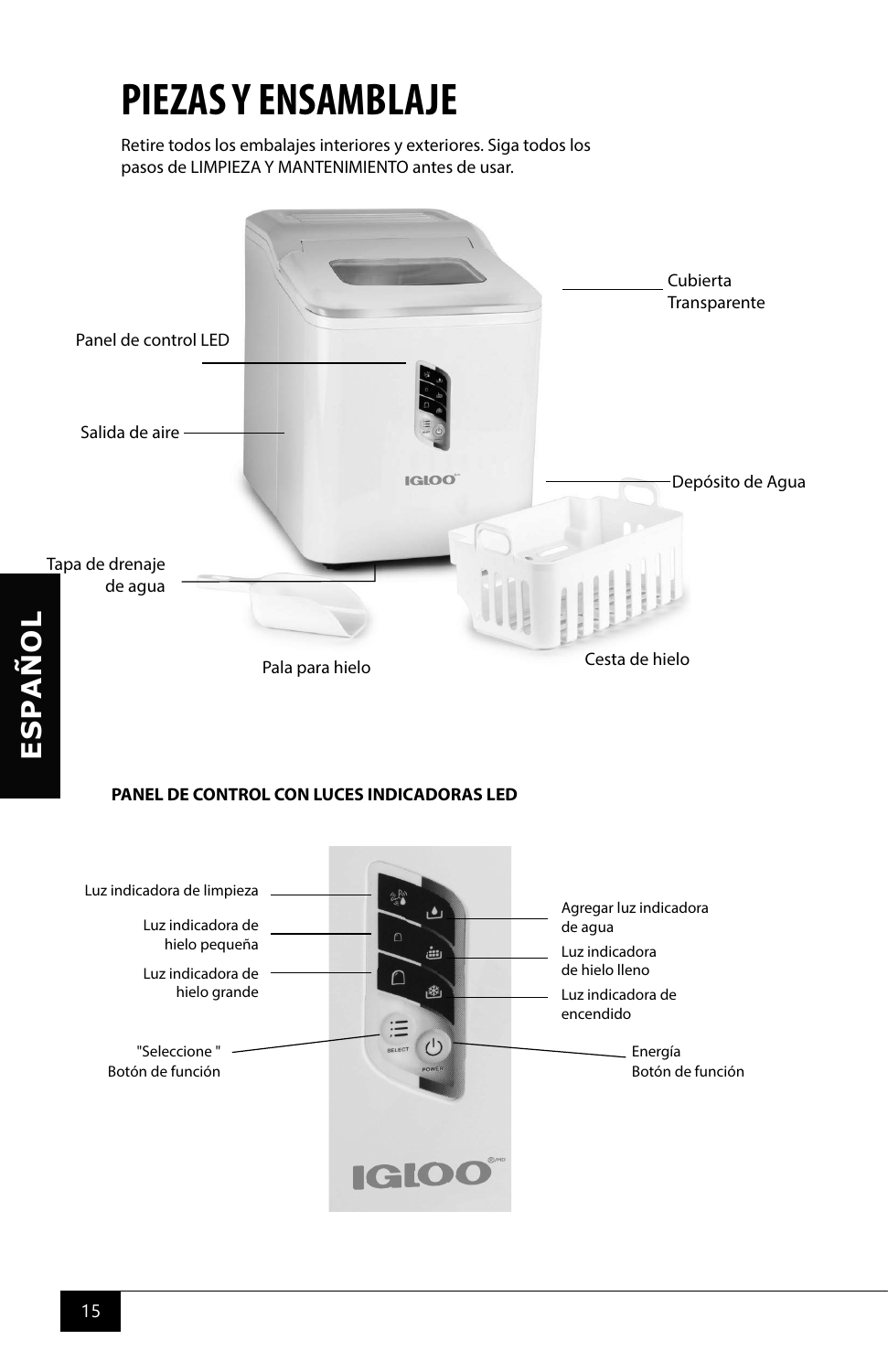# **CÓMO FUNCIONA**

#### **ANTES DEL PRIMER USO**

- 1. Siga todos los pasos de LIMPIEZA Y MANTENIMIENTO antes de usar.
- 2. Coloque la unidad sobre una superficie plana. Evite la luz directa del sol y otras fuentes de calor. Asegúrese de que haya al menos cuatro pulgadas de espacio vacío en todos los lados de la unidad.
- 3. Deje pasar una hora para que el líquido refrigerante se asiente antes de enchufar el cable en una toma de corriente eléctrica por primera vez.

#### **USO DE LA MÁQUINA AUTOMÁTICA PARA PREPARAR HIELO**

1. Abra la tapa, retire la cesta de hielo y vierta agua en el depósito de agua. Mantenga el nivel de agua por debajo de la marca de nivel.



- 2. Pulse el botón de corriente Encendido/Apagado en el Panel de Control para iniciar el ciclo de hacer hielo.
- 3. Elija el tamaño deseado de los cubitos de hielo al pulsar el botón Tamaño del hielo. Si la temperatura ambiente es inferior a 16°C (60 °F), se recomienda que elija cubitos de hielo pequeños o medianos para evitar que se pegue junto el hielo.
- 4. El hielo ciclo de hacer hielo dura de 6 a 15 minutos, según el tamaño de la selección del cubito de hielo y la temperatura ambiente. A temperaturas muy calientes, el tiempo de hacer hielo puede variar considerablemente.
- 5. Mientras que la máquina de hielo esté encendida, verifique el nivel de agua periódicamente. Si la bomba de agua no puede inyectar agua, la MÁQUINA DE HIELO AUTOMÁTICA se detendrá automáticamente, y la luz indicadora de Agregar agua se encenderá.
- 6. Pulse el botón de corriente Encendido/Apagado para apagar la unidad, llénela de agua hasta la marca de nivel y pulse el botón de corriente de nuevo para encenderla otra vez.
- 7. La MÁQUINA DE HIELO AUTOMÁTICA dejará de funcionar automáticamente cuando la cesta de hielo esté llena y se encienda la luz indicadora del hielo.
- 8. Cambie el agua en el depósito de agua cada 24 horas, a fin de garantizar un nivel de higiene razonable. Si la unidad no está en uso, drene toda el agua en el depósito.

**NOTA IMPORTANTE:** En caso de que desactive la corriente en la MÁQUINA DE HIELO AUTOMÁTICA durante el ciclo de hacer hielo o cuando las luces LED en el Panel de control estén destellando, pulse el botón de corriente Encendido/Apagado para detener el ciclo de hacer hielo. Desconecte la unidad de la fuente de alimentación. Deje que la MÁQUINA DE HIELO AUTOMÁTICA se asiente durante unos minutos para que se caliente y permita que caiga el hielo de los dedos del evaporador. Vacíe la bandeja de agua y espere tres minutos antes de volver a arrancar la unidad.



NO toque el evaporador mientras la unidad esté en uso o durante el proceso de hacer hielo. Esto podría causar quemaduras graves.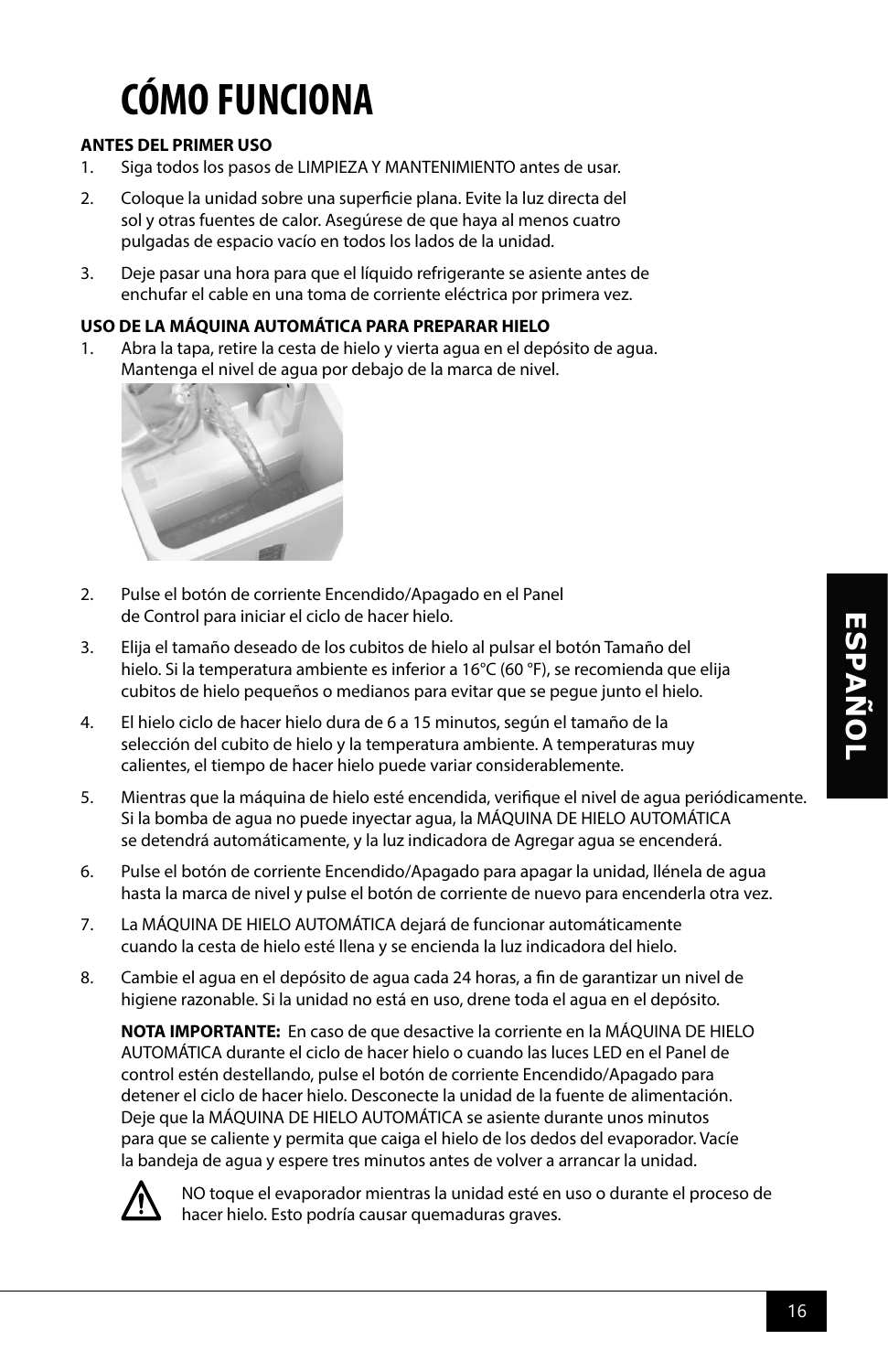# **CONSEJOS ÚTILES**

#### **INDICADOR DE AGREGAR AGUA**

Si el indicador de Agregar agua se enciende, intente lo siguiente:

- Apague la maquina de hielo, agregue agua y pulse el botón de encendido nuevamente para reiniciar la unidad.
- Puede que haya mucho hielo. Apague la máquina de hielo, retire algo de hielo de la cesta de hielo.

#### **CUBITOS DE HIELO PEGADOS**

- El hielo ciclo puede ser muy largo. Detenga la máquina de hielo y reiníciela cuando se derritan los cubitos. Elija cubitos de hielo de tamaño pequeño con el botón Tamaño del hielo.
- La temperatura del agua en el depósito de agua puede ser muy baja. Cambiar el agua en el depósito de agua. La temperatura debe estar entre 45° F - 90° F.

#### **LA MÁQUINA DE HIELO NO FUNCIONA**

Si el ciclo de hacer hielo parece funcionar adecuadamente, pero no hay hielo, intente lo siguiente:

- La temperatura ambiente o temperatura del agua en la reserva de agua puede ser muy alta. La máquina de hielo debe estar en un ambiente inferior a 90° F. Pruebe vertiendo agua fría (entre 45° F - 90° F) en el depósito de agua.
- Si cambiar el agua o dejar que se enfríe la máquina de hielo no funciona, es posible que haya una fuga de fluido refrigerante o un tubo en el sistema de enfriamiento puede estar bloqueado. \

#### **LUCES LED**

• Si las luces LED en el Panel de control destellan, es posible que haya una interrupción en la fuente de alimentación. Pulse el botón de corriente Encendido/Apagado para detener el ciclo de hacer hielo. Deje que la máquina de hielo se asiente durante unos minutos para que se caliente y permita que caiga el hielo de los dedos del evaporador. Vacíe la bandeja de agua y espere tres minutos antes de volver a arrancar la unidad.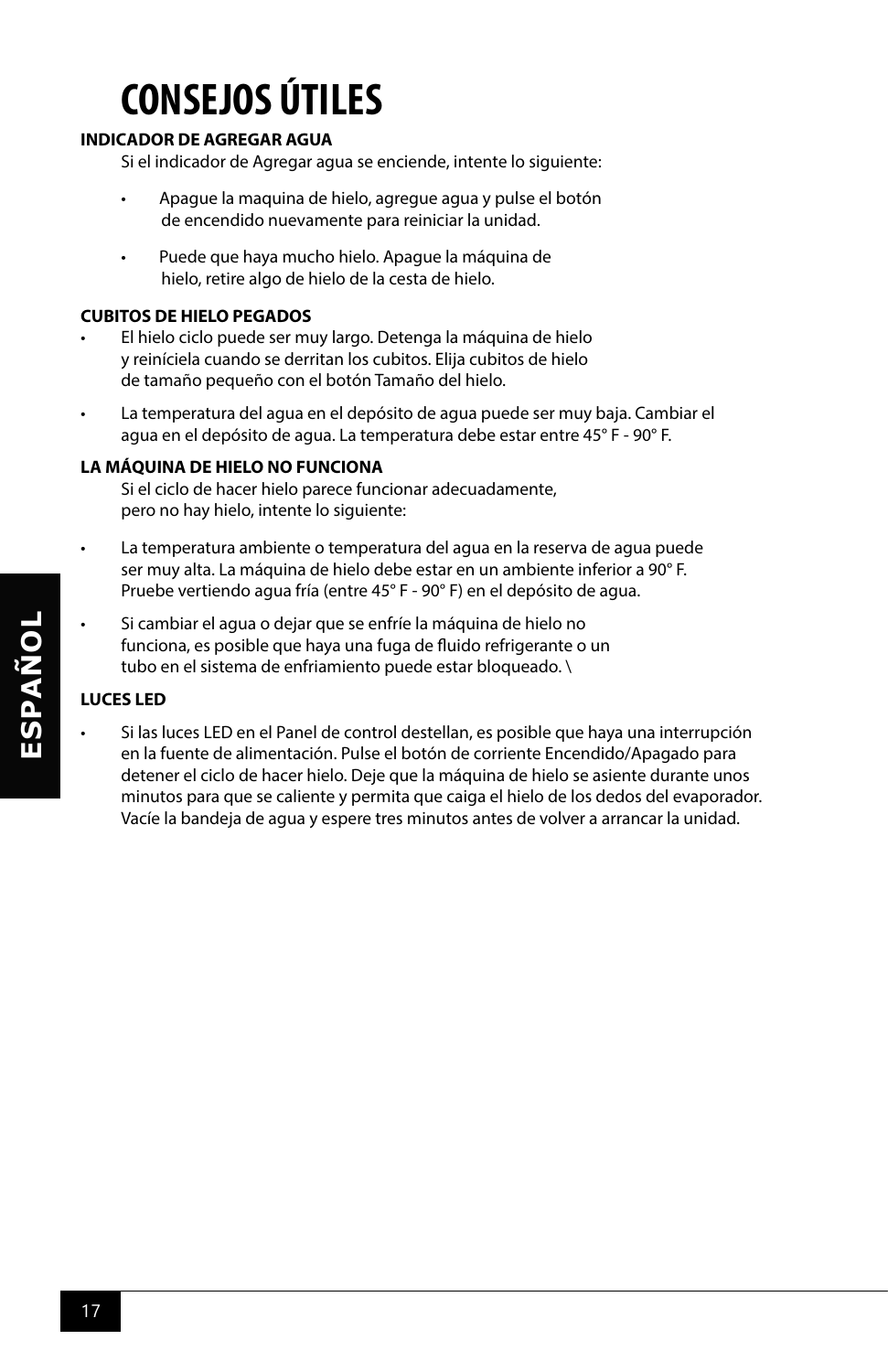# **LIMPIEZA Y MANTENIMIENTO**

Su MÁQUINA AUTOMÁTICA PARA HACER HIELO está equipada con una función de limpieza automática para ayudar a limpiar el interior de su unidad, que incluye las líneas de agua. Seguir estos pasos ayudará a mantener la unidad por un largo período.

- 1. Retire la cesta de hielo, drene después cualquier agua restante quitando el tapónde drenaje de agua en el fondo de la unidad. Vuelva a colocar el tapón de drenaje de agua.
- 2. Prepare su solución de limpieza.

Soluciones de limpieza comunes:

- Vinagre y agua (relación de 1:1)
- Limón y agua (relación de 1:1)
- Lejía y agua (relación de 1 cucharadita de lejía : 2 cuartos de agua)
- Solución comercial desincrustante y limpiadora para máquinas de hielo
- 3. Asegúrese de que la unidad está conectada y que la luz indicadora de Potencia no está iluminada. Añada la solución limpiadora al depósito de agua.
- 4. Presione el botón SELECCIONAR hasta que se ilumine la luz indicadora de LIMPIEZA. La unidad ciclará automáticamente la solución de limpieza 5 veces.
- 5. Cuando se hayan completado los ciclos de limpieza, drene el agua interior quitando el tapón de drenaje de agua en el fondo de la unidad. Vuelva a colocar el tapón de drenaje de agua.
- 6. Limpie el resto del interior y el exterior de la unidad con agua jabonosa tibia y una toallita no abrasiva.
- 7. Drene de cualquier agua restante el interior quitando el tapón de drenaje de agua en el fondo de la unidad. Vuelva a colocar el tapón de drenaje de agua.
- 8. Antes de guardar, mantenga abierta la tapa transparente y deje secar completamente la unidad durante 24 horas.

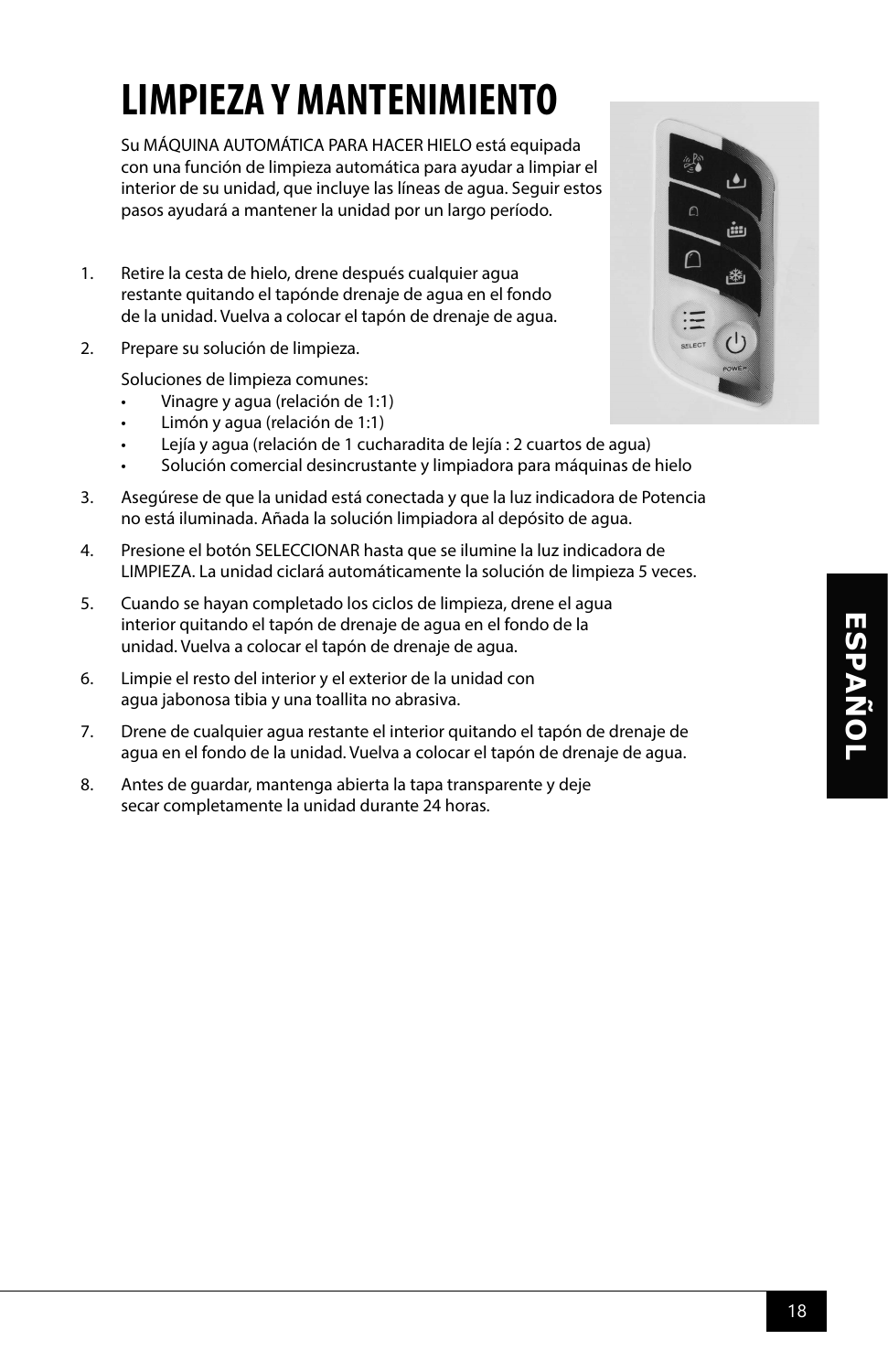### **RECETAS**

La MÁQUINA DE HIELO AUTOMÁTICA se puede utilizar para hacer instantáneamente cubitos de hielo que se usarán para una variedad de bebidas. Aquí están algunas deliciosas bebidas que puede hacer en casa.

|                                          | <b>AGUA TURBIA</b>              |                                            |
|------------------------------------------|---------------------------------|--------------------------------------------|
|                                          | 1 parte de cola                 | Llene 1/4 de cada vaso con hielo hecho por |
| 1 parte de jugo<br>$\bullet$             | la MÁQUINA DE HIELO AUTOMÁTICA. |                                            |
|                                          | de naranja                      | Vierta el jugo de naranja hasta llenar     |
| a la mitad el vaso, o al qusto.<br>Hielo |                                 |                                            |
|                                          |                                 | Vierta la cola hasta llenar el vaso.       |
|                                          |                                 | Revuelva bien.                             |

|           | <b>ROY ROGERS</b>     |                                           |
|-----------|-----------------------|-------------------------------------------|
| ٠         | 6-8 onzas de cola     | Llene los vasos con hielo de la MÁQUINA   |
| ٠         | 1/4 onza de granadina | DE HIELO AUTOMÁTICA.                      |
| $\bullet$ | Cerezas Maraschino    | Añada la cola y la granadina.             |
| ٠         | Hielo                 | Revuelva bien.                            |
|           |                       | Coloque la cereza maraschino como adorno. |

#### **LIMONADA DE FRESA**

- 8 fresas grandes, cortadas por la mitad
- 11/8 tazas de azúcar blanca
- 7 tazas de agua
- 2 tazas de jugo de limón recién exprimido
- Rodajas de limón
- Hojas de menta

Coloque las fresas en una licuadora y cúbralas con 2 cucharadas de azúcar. Vierta 1 taza de agua sobre las fresas azucaradas. Mezcle hasta que los trozos de fresa se hagan jugo.

Combine el jugo de fresa, 6 tazas de agua, 1 taza de azúcar y el jugo de limón en una jarra grande. Remueva hasta que se mezcle bien.

Llene los vasos con hielo de su MÁQUINA AUTOMÁTICA PARA PREPARAR HIELO.

Vierta la limonada de fresa en los vasos.

Decore con una rodaja de limón y hojas de menta, si lo desea.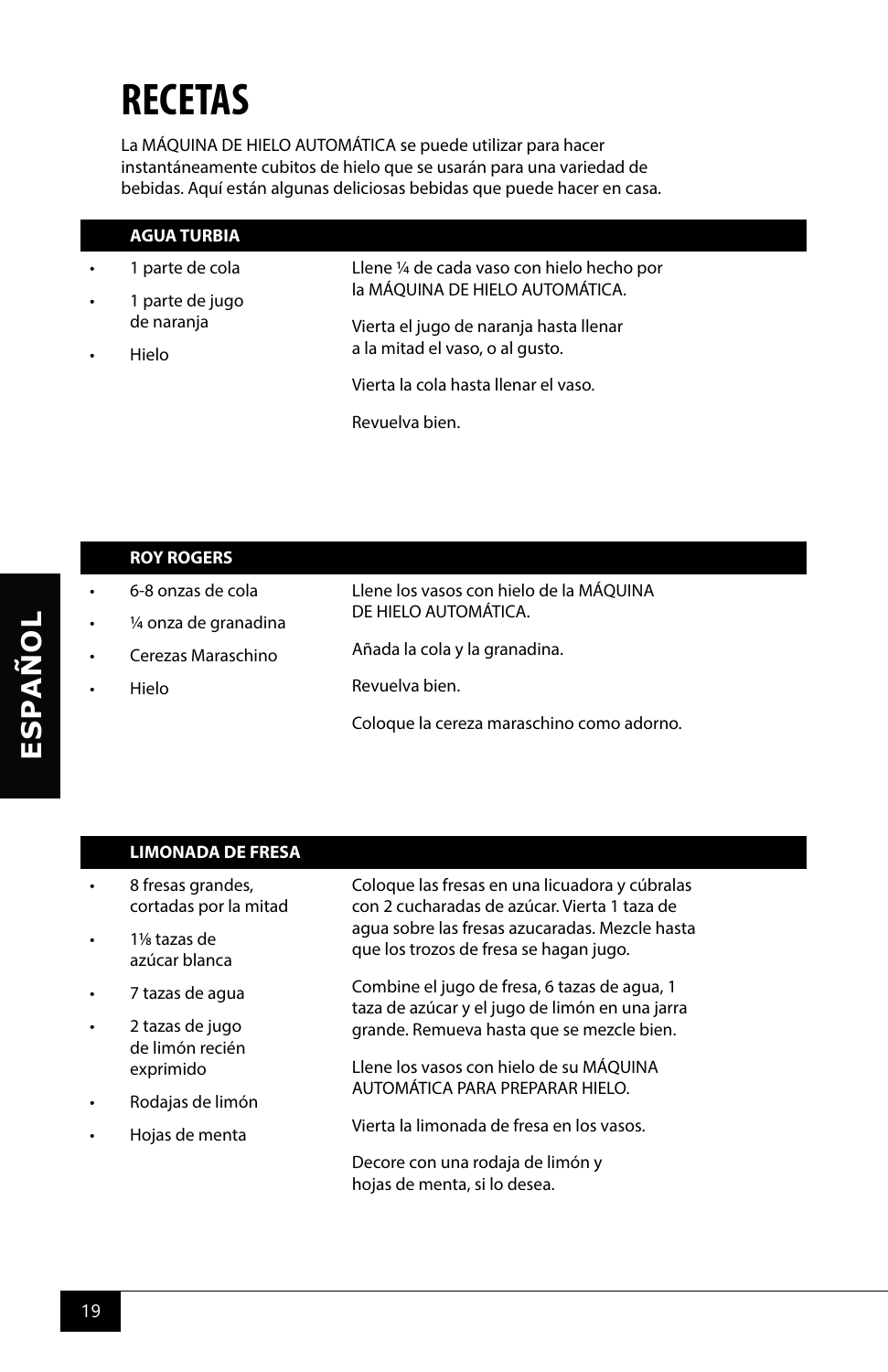#### **MOCKTAIL MOJITO DE CERVEZA DE JENJIBRE**

- 180 ml de cerveza de jenjibre
- 60 ml de jugo de lima fresca
- 10 hojas de menta
- Rodajas de lima fresca
- Hielo

Mezcle la menta y el jugo de lima en su vaso.

Llene el vaso con hielo de su MÁQUINA AUTOMÁTICA PARA PREPARAR HIELO.

- Añada la cerveza de jenjibre al vaso.
- Revuelva completamente.
	- Decore con las hojas de menta adicionales y una rodaja de lima fresca.

#### **TÉ HELADO DE FRESA Y ALBAHACA**

- 6 tazas de agua Combine el agua, las bolsas de té, las fresas y las hojas de albahaca en una jarra. Cubra y enfríe por 12-24 horas.
- 4 bolsas de té negro
- 340 g de fresas frescas Cuando esté listo, retire las bolsas de té y añada el edulcorante líquido al gusto.
- 8-12 hojas de albahaca Llene vasos altos con hielo de su MÁQUINA AUTOMÁTICA PARA PREPARAR HIELO.
	- **Edulcorante** líquido al gusto Añada el té helado a los vasos hasta llenarlos.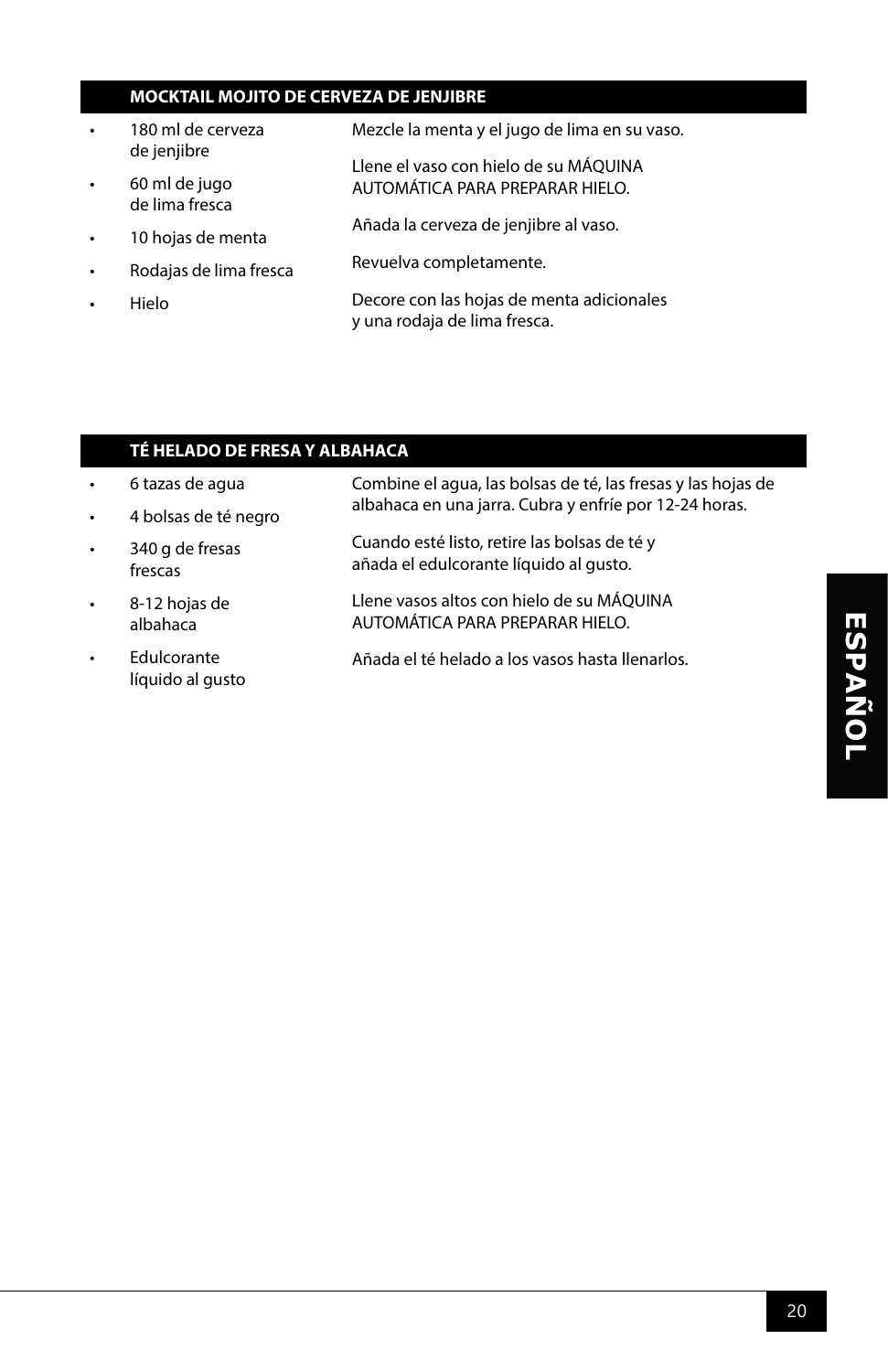### **DEVOLUCIONES Y GARANTÍA**

SI LA UNIDAD NO FUNCIONA O ESTÁ DAÑADA AL SACARLA POR PRIMERA VEZ DE LA CAJA, DEVUÉLVALA AL LUGAR DE COMPRA INMEDIATAMENTE.

#### **MÁQUINA DE HIELO AUTONETTOYANT/ IGLICEBSC26 SERIES**

Si tiene preguntas, contacte con nosotros por correo electrónico o por el número telefónico de servicio al cliente que aparece a continuación en el horario de 9:00 AM a 4:00 PM, de lunes a viernes, Hora Estándar del Este.

#### **Distribuida por:**

Nostalgia Products LLC 1471 Partnership Dr. Green Bay, WI 54304-5685 Servicio al cliente Teléfono: (833) 258-4210 Web: www.nostalgiaproducts.com

#### **Solicitud de servicio al cliente**

Para enviar una solicitud al Servicio al Cliente, vaya a www.nostalgiaproducts.com, llene el formulario de Solicitud de Servicio al Cliente y haga clic en el botón Enviar.

Un representante le contactará tan pronto como sea posible.

#### **Términos de garantía del producto**

Po este medio, Nostalgia Products LLC (la "Compañía") garantiza que por un período de un (1) año a partir de la fecha de compra original, este producto estará sin defectos en cuanto a materiales y mano de obra en uso normal en casa, siempre que el producto se maneje y mantenga de acuerdo con las instrucciones de manejo. Como único y exclusivo remedio en virtud de esta garantía, la Compañía, a su discreción, podrá optar por reparar o sustituir el producto que se encuentre defectuoso, o emitir un reembolso por el producto durante el período de garantía. Esta garantía sólo está disponible para el comprador original minorista del producto a partir de la fecha inicial de compra al por menor, y sólo es válida con el recibo de compra original, y como prueba de la fecha de compra, es necesario obtener los beneficios de la garantía. Todos los reclamos de garantía deben hacerse a la atención de la Compañía dentro del período de garantía y no más tarde que 30 días desde la imposibilidad de realizarlo. Esta garantía no cubre el desgaste normal o daños ocasionados por el embarque, malos manejos, mal uso, accidentes, alteración, piezas de cambio incorrectas, o algo distinto al uso doméstico normal. Es posible que deba devolver el producto (con los gastos de envío pagados por usted) para inspección y evaluación. Los costos de envío no son reembolsables. La empresa no se hace responsable por devoluciones dañadas o perdidas en tránsito. A menos que se indique lo contrario específicamente permitido por las instrucciones de manejo, esta garantía sólo se aplica al uso en interiores de las viviendas. Para realizar una reparación bajo esta garantía, comuníquese con la Compañía mediante el número de teléfono indicado anteriormente o al llenar el formulario de consulta para el servicio de Atención al Cliente en www.nostalgiaproduct s.com. El período de garantía sólo es válido en EE.UU. y Canadá.

Esta garantía está en lugar de cualquier otra garantía, expresa o implícita, incluso las garantías de comerciabilidad y conveniencia para un propósito en particular, que quedan excluidas en la medida permitida por la ley. En ningún caso la compañía será responsable de cualquier daño indirecto, incidental, consecuente, especial o daños que surjan o estén relacionados con este producto o la utilización del mismo. Algunos estados, provincias o corregimientos no permiten la exclusión o la limitación de daños incidentales o consecuentes, por lo que la exclusión o la limitación anterior quizás no se aplique a usted.

#### **Esta garantía no se aplica a mercancía reelaborada.**

Lea las instrucciones de manejo cuidadosamente. El incumplimiento de las instrucciones de manejo anulará esta garantía.

#### **Para obtener más información, visítenos en línea en www.nostalgiaproducts.com.**

Me Gusta en Facebook en www.facebook.com / NostalgiaElectrics. Siga nuestros consejos sobre Pinterest en www.pinterest.com / nostalgiaelctrx. Tweet con nosotros en Twitter en www.twitter.com / NostalgiaElctrx.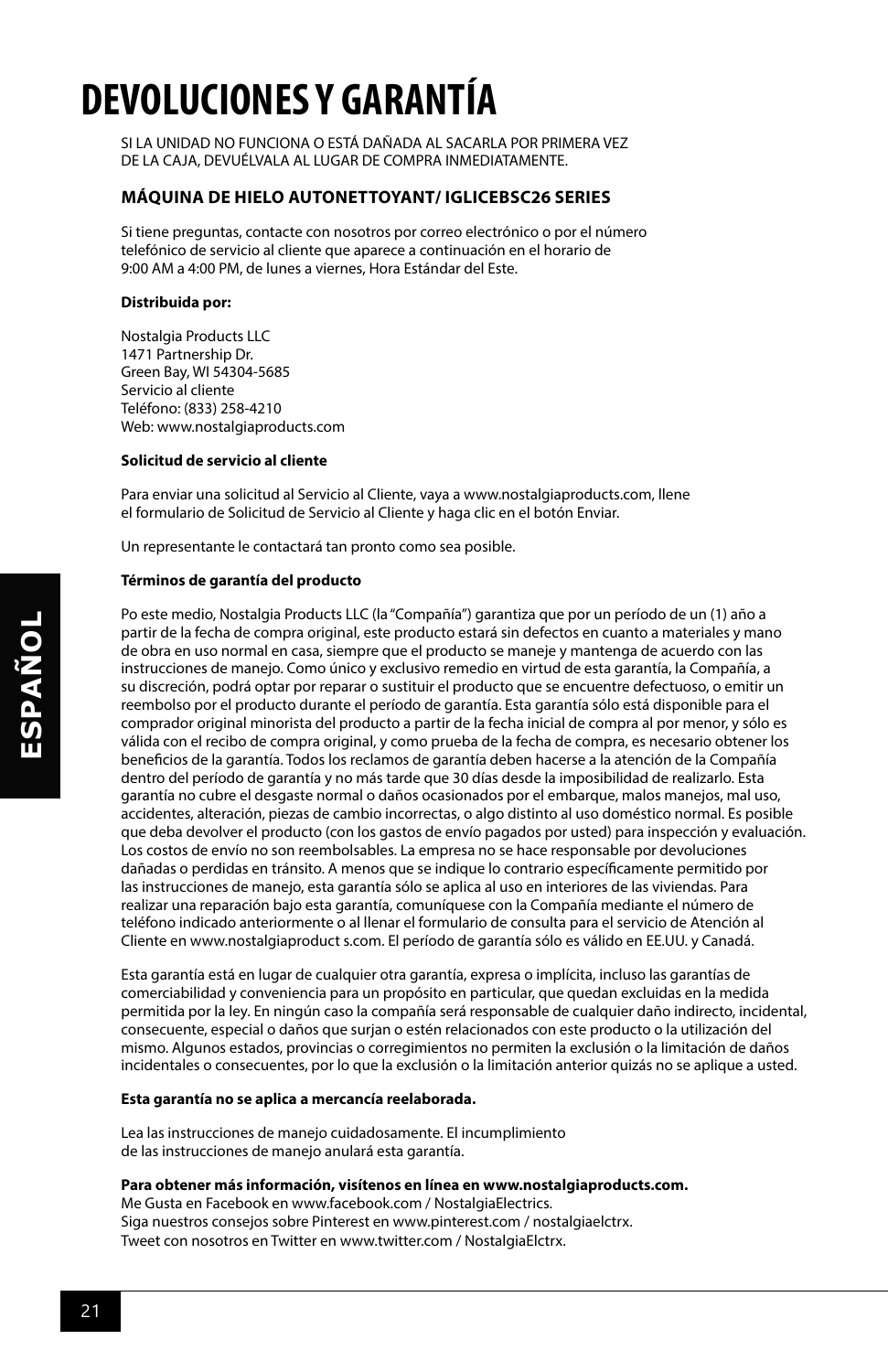# **TABLE DES MATIÈRES**

| PRÉCAUTIONS IMPORTANTES ADDITIONNEL. 21 |
|-----------------------------------------|
|                                         |
|                                         |
|                                         |
|                                         |
|                                         |
|                                         |
|                                         |

# **SÉCURITÉ**

Votre sécurité tout comme celle des autres est importante.

Ce manuel contient plusieurs avis importants sur la sécurité lors de l'utilisation de votre appareil. Lire le manuel et se conformer aux avis contre-indiqués.



Ceci représente le symbole d'avertissement pour votre sécurité.

Ce symbole vous signale les dangers potentiels qui peuvent blessures graves à vous et à d'autres.

Ce symbole d'alerte à la sécurité suivra tous les avis relatifs à la sécurité.

Tous les avis sécuritaires indiqueront le danger potentiel, la façon dont vous pouvez réduire vos chances de blessure et vous indiqueront les conséquences potentielles si vous ne suivez pas ces instructions.

#### **Spécifications de l'appareil :**

110-120 Volts, 60 Hertz, 120 Watts, 2 Amps Réfrigérant R600a



CE PRODUIT EST UTILISÉ DANS SORTIE ÉLECTRIQUE DE 120V AC SEULEMENT.

Reportez-vous à **www.nostalgiaproducts.com/user-manuals/**  pour la version la plus récente.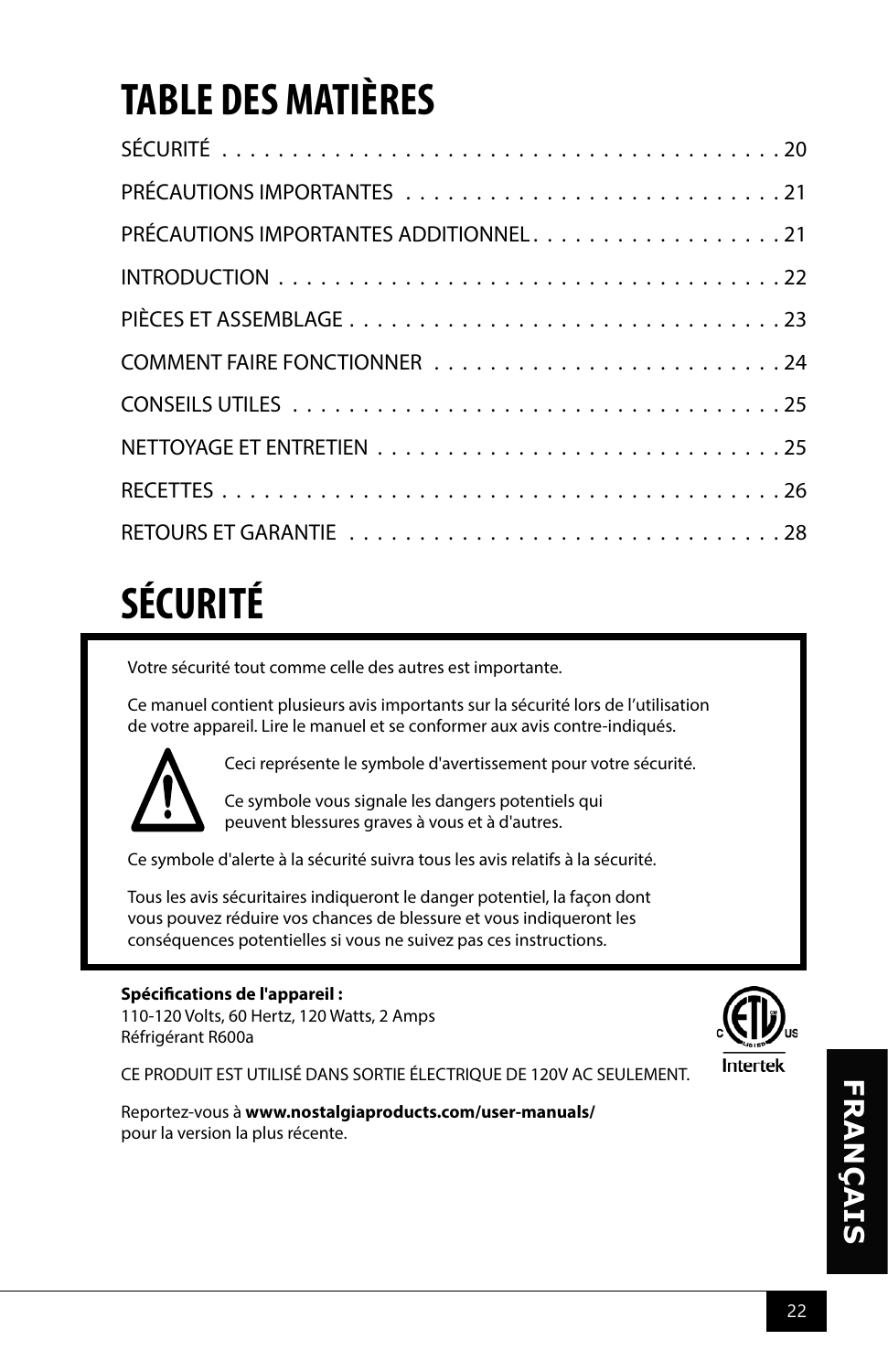# **PRÉCAUTIONS IMPORTANTES**

**Une personne n'ayant pas lu et compris toutes les instructions de fonctionnement et de sécurité n'est pas qualifiée pour faire fonctionner cet appareil. Tous les utilisateurs de cet appareil doivent lire et comprendre ce mode d'emploi avant d'utiliser ou de nettoyer cet appareil.**

**Lorsque l'on utilise un appareil électrique, il faut toujours respecter des précautions de base, y compris celles-ci :**

- **1. Lisez toutes les instructions avant d'utiliser cet appareil.**
- 2. NE PAS TOUCHER les surfaces chaudes. Utiliser les poignées ou les boutons.
- 3. Cet appareil n'est PAS UN JOUET.
- 4. Les jeunes enfants non supervisés et les individus ayant une déficience cognitive ne devraient jamais faire fonctionner cet appareil.
- 5. Une surveillance étroite est nécessaire lorsqu'un appareil est utilisé par ou à proximité d'enfants.
- 6. Pour protéger contre les chocs électriques ne pas submerger le cordon, la fiche ou aucune pièce de cet appareil dans l'eau ou d'autres liquides.
- 7. Débranchez l'appareil lorsqu'il ne sert pas, avant de retirer des pièces et avant le nettoyage. Laisser refroidir avant de mettre ou d'enlever des pièces et avant le nettoyage.
- 8. NE PAS utiliser un appareil avec un cordon ou une fiche électrique endommagés ou après un mauvais fonctionnement de l'appareil ou s'il a été endommagé d'une manière quelconque. Retournez l'appareil à l'atelier de réparation le plus proche pour un examen, réparation ou réglage.
- 9. Le fabricant ne recommande pas l'utilisation d'accessoires autres que ce qui est prévu par le fabricant. L'utilisation d'accessoires peut causer des blessures.
- 10. NE PAS utiliser cet appareil pour toute autre utilisation pour laquelle il n'a pas été conçu.
- 11. N'utilisez PAS l'appareil à l'extérieur. POUR UN USAGE DOMESTIQUE UNIQUEMENT.
- 12. NE PAS placer sur ou près d'un brûleur à gaz ou électrique ou dans un four chauffé. 1. NE PAS mettre en lave-vaisselle.
- 13. NE laissez PAS le cordon pendre sur le bord de la table ou du comptoir, ni toucher les surfaces chaudes.
- 14. NE laissez JAMAIS l'unité sans surveillance lorsqu'il est en service ou une fois branché à une prise électrique.
- 15. Une extrême prudence doit être utilisée pour déplacer un appareil contenant des liquides chauds.
- 16. Toujours brancher l'appareil en premier, puis brancher le cordon dans la prise murale. Pour débrancher l'appareil, mettre tous les boutons à la position « arrêt », puis débrancher la fiche de la prise murale.

## **PRÉCAUTIONS IMPORTANTES ADDITIONNEL**

#### **Mesures de sécurité pour le fonctionnement**

- 1. NE PAS toucher l'Évaporateur pendant que l'appareil est en fonction ou durant le processus de fabrication de la glace. Cela pourrait provoquer de graves brûlures.
- 2. NE PAS nettoyer l'appareil avec des liquides inflammables. Les vapeurs peuvent créer un danger d'incendie ou d'explosion.
- 3. Vérifiez qu'il n'y a aucun corps étranger dans la trémie à glaçons avant son utilisation.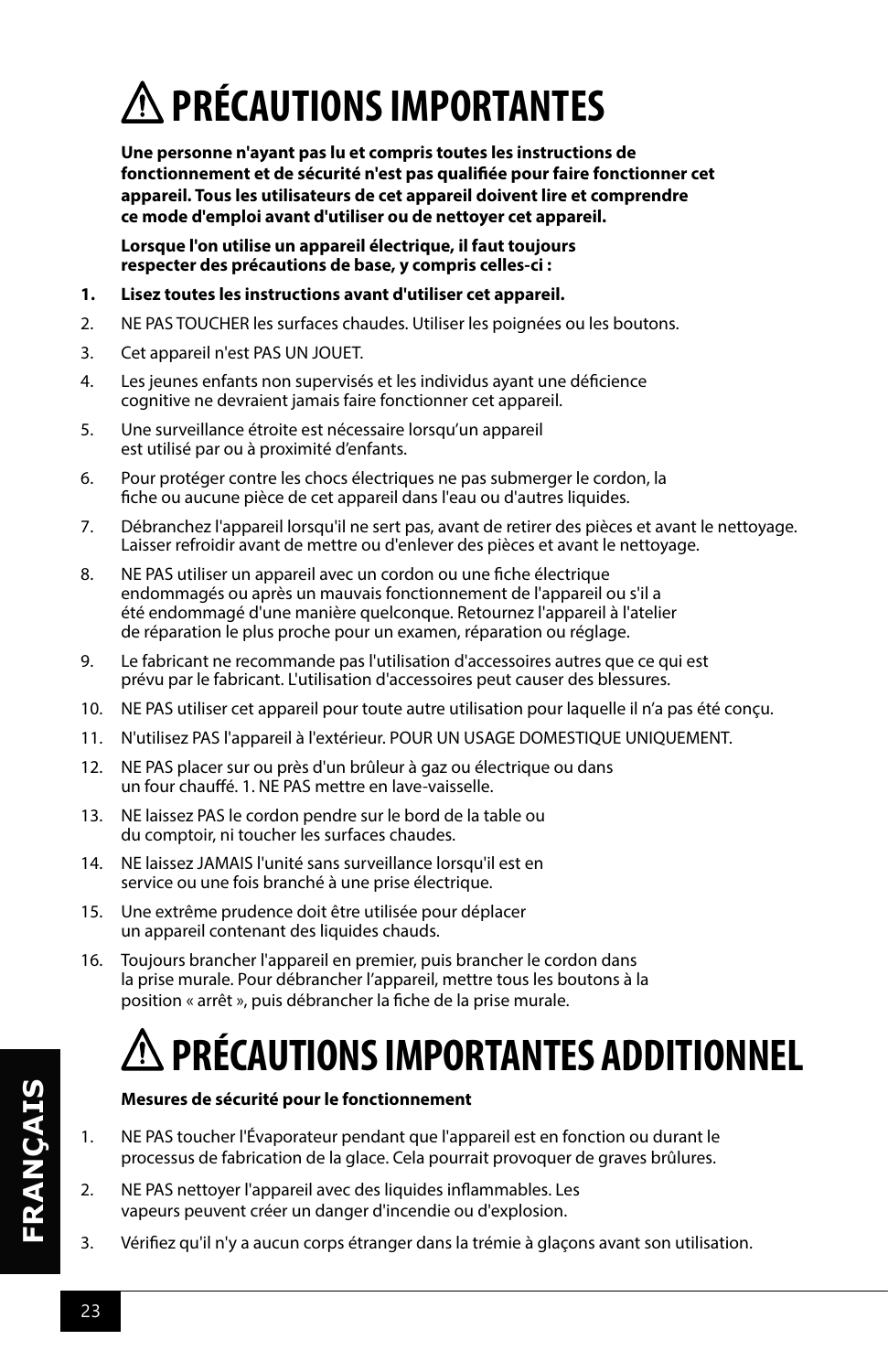4. NE PAS retourner l'appareil quand il est utilisé ou rempli de glaçons.

#### **Instructions pour le cordon électrique et la fiche**

- 1. Cet appareil a une fiche 3 broches. Pour réduire le risque de choc électrique, cette fiche est conçue pour s'insérer dans prise, d'une seule façon.
- 2. Un court cordon d'alimentation est fourni pour réduire les risques d'enchevêtrement ou risques de trébucher sur un cordon plus long.
- 3. Si un cordon d'alimentation amovible ou une rallonge est utilisée :
	- Les rallonges électriques peuvent être utilisées avec prudence.
	- Les caractéristiques électriques du câble ou de la rallonge doivent être au moins aussi grandes que la puissance nominale de l'appareil.
	- Lorsque vous utilisez un cordon plus longue ou rallonge électrique, assurez-vous que celle-ci ne pende pas au-delà du comptoir ou d'une table où elle peut faire trébucher ou être tirée.
- 4. Le fabricant ne recommande pas l'utilisation de cette machine dans les pays qui ne supportent pas les tensions de 120V AC, même si un adaptateur de tension, un transformateur ou un convertisseur est utilisé.

# **CONSERVEZ CES INSTRUCTIONS! INTRODUCTION**

Félicitations ! Vous êtes maintenant l'heureux propriétaire d'une MACHINE À GLAÇONS PORTABLE ROSE de Igloo® ! Cette machine stylisée et portative pour faire des glaçons permet que vous ayez sous la main des glaçons presque partout où vous serez. Avec son concept intuitif et facile à utiliser, vous ferez des glaçons peu après avoir branché votre nouvel appareil. Parfaite pour la cuisine, les roulottes, les pavillons-clubs, les bars et bien plus !

Caractéristiques :

- Fabrique jusqu'à 26 livres de glaçons par jour
- Produit 9 glaçons toutes les 7 à 15 minutes
- Capacité du réservoir d'eau : 1.5 quarts
- capacité de panier de glace : 1.5 livres
- Plusieurs dimensions de cube de glace : petits et grands
- Panneau de commande avec voyants lumineux
- Concept compact et élégant
- Couvercle transparent pour faciliter la visualisation
- Panier de glace amovible
- Comprend la pelle à glace
- Réfrigérant : R600A

### **PIÈCES ET ASSEMBLAGE**

Retirer l'emballage extérieur et intérieur. Suivez toutes les étapes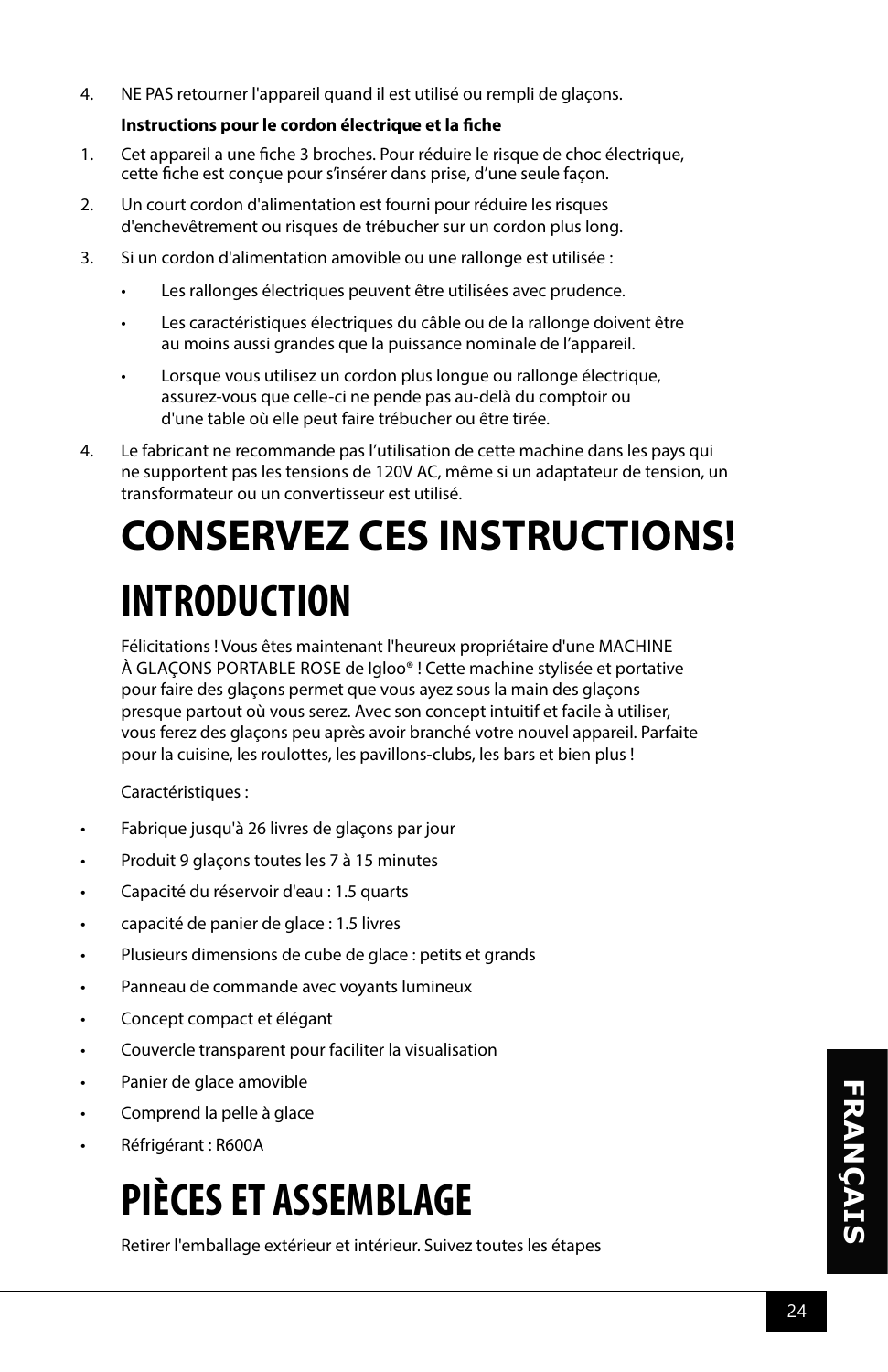#### de NETTOYAGE ET ENTRETIEN avant de l'utiliser.



#### **PANNEAU DE COMMANDE AVEC VOYANTS LED**



**AVANT LA PREMIÈRE UTILISATION :**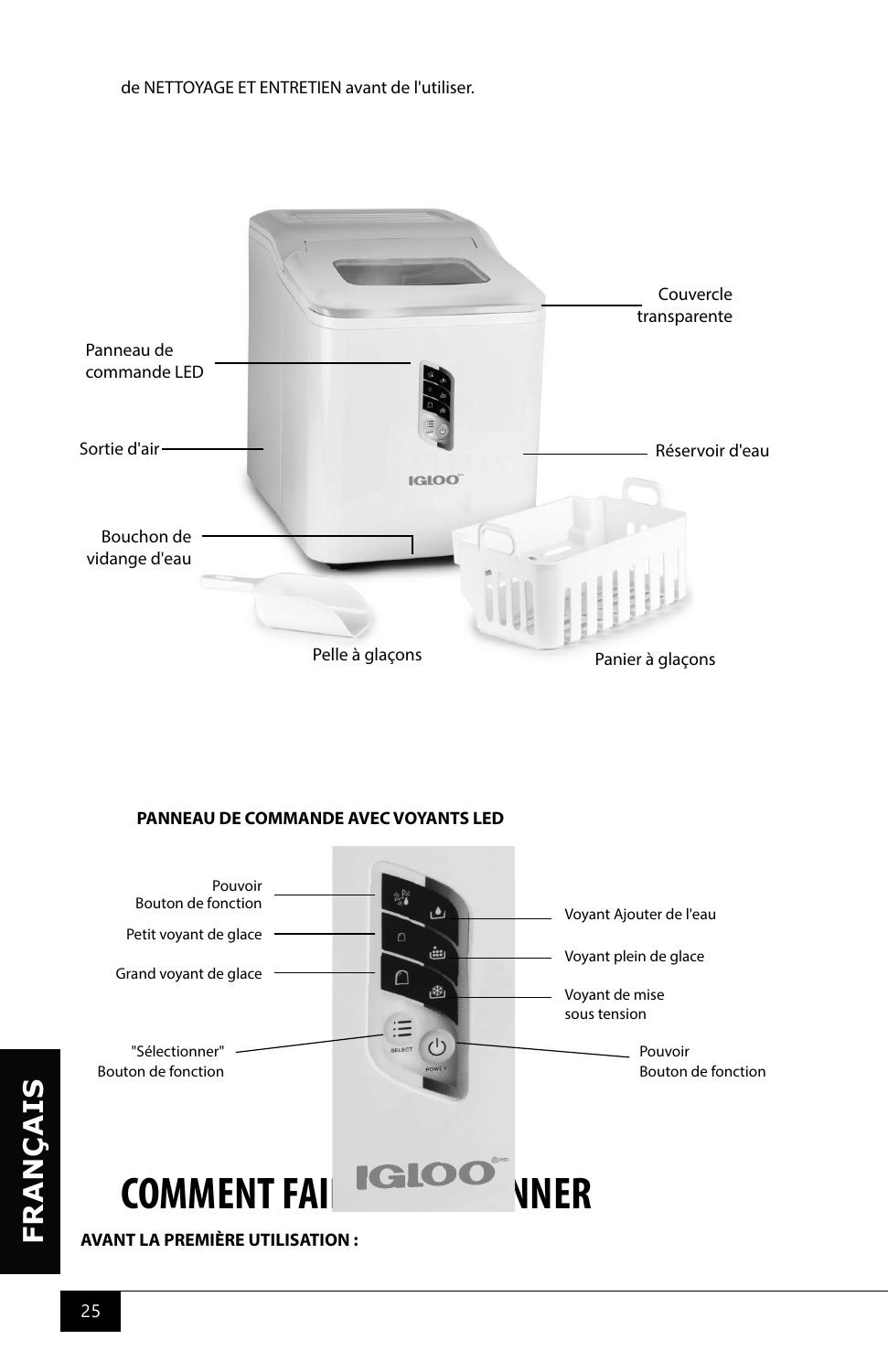- 1. Suivez toutes les étapes de NETTOYAGE ET ENTRETIEN avant de l'utiliser.
- 2. Placez l'appareil sur une surface plane. Évitez la lumière du soleil directe et d'autres sources de chaleur. Assurez-vous qu'il ya au moins quatre pouces d'espace vide sur tous les côtés de l'appareil.
- 3. Une heure plus tard pour le réfrigérant liquide se dépose avant de brancher le cordon dans une prise de courant pour la première fois.

#### **UTILISATION DE VOTRE MACHINE AUTOMATIQUE POUR FAIRE DE GLAÇONS**

- 1. Ouvrir le couvercle, enlever le panier de glaçons et verser l'eau dans le réservoir. Garder le niveau d'eau en dessous de la marque de niveau.
- 2. Appuyer sur le bouton « MARCHE/ARRÊT » du panneau de commande pour commencer le cycle de fabrication de glaçons.
- 3. Choisir la taille des cubes de glaçons en poussant sur le bouton « Taille de glaçons ». Si la température ambiante est sous 60°F (16°C), on recommande de choisir les petits ou moyens cubes de glaçons afin d'éviter qu'ils collent ensemble.



- 4. Le cycle de fabrication de glaçons est de 6 à 15 minutes, selon la taille des cubes sélectionnée et la température ambiante. Lors de température très chaude, le temps de fabrication peut considérablement varier.
- 5. Lorsque la machine à glaçons est allumée, vérifier le niveau d'eau périodiquement. Si la pompe d'eau ne peut pas injecter d'eau, la MACHINE À GLAÇONS AUTOMATIQUE s'arrêtera automatiquement, et le voyant pour ajouter l'eau s'allumera.
- 6. Appuyer sur le bouton « MARCHE/ARRÊT » pour arrêter l'unité, remplir d'eau jusqu'à la marque de niveau et appuyer à nouveau sur le bouton « MARCHE/ARRÊT » pour que l'appareil se mette en MARCHE.
- 7. La MACHINE À GLAÇONS AUTOMATIQUE s'arrêtera automatiquement lorsque le panier à glaçons est plein et le voyant pour glaçons s'allumera.
- 8. Changer l'eau toutes les 24 heures dans le réservoir pour avoir une hygiène raisonnable. Si l'appareil n'est pas utilisé, vider toute l'eau du réservoir.

**REMARQUE IMPORTANTE:** Au cas où la MACHINE À GLAÇONS AUTOMATIQUE serait débranchée pendant le cycle de fabrication de glaçons ou que les lumières DEL clignotent sur le tableau de commande, appuyer sur le bouton « MARCHE/ ARRÊT » pour interrompre le cycle de glaçons. Débrancher l'appareil de la prise de courant. Laisser la MACHINE À GLAÇONS AUTOMATIQUE se reposer quelques minutes, se réchauffer et permettre à la glace de tomber des bandes de l'évaporateur. Vider le plateau d'eau et attendre trois minutes avant de rebrancher l'unité.



NE PAS TOUCHER l'évaporateur pendant que l'appareil fonctionne ou pendant la fabrication des glaçons. Cela pourrait provoquer de graves brûlures.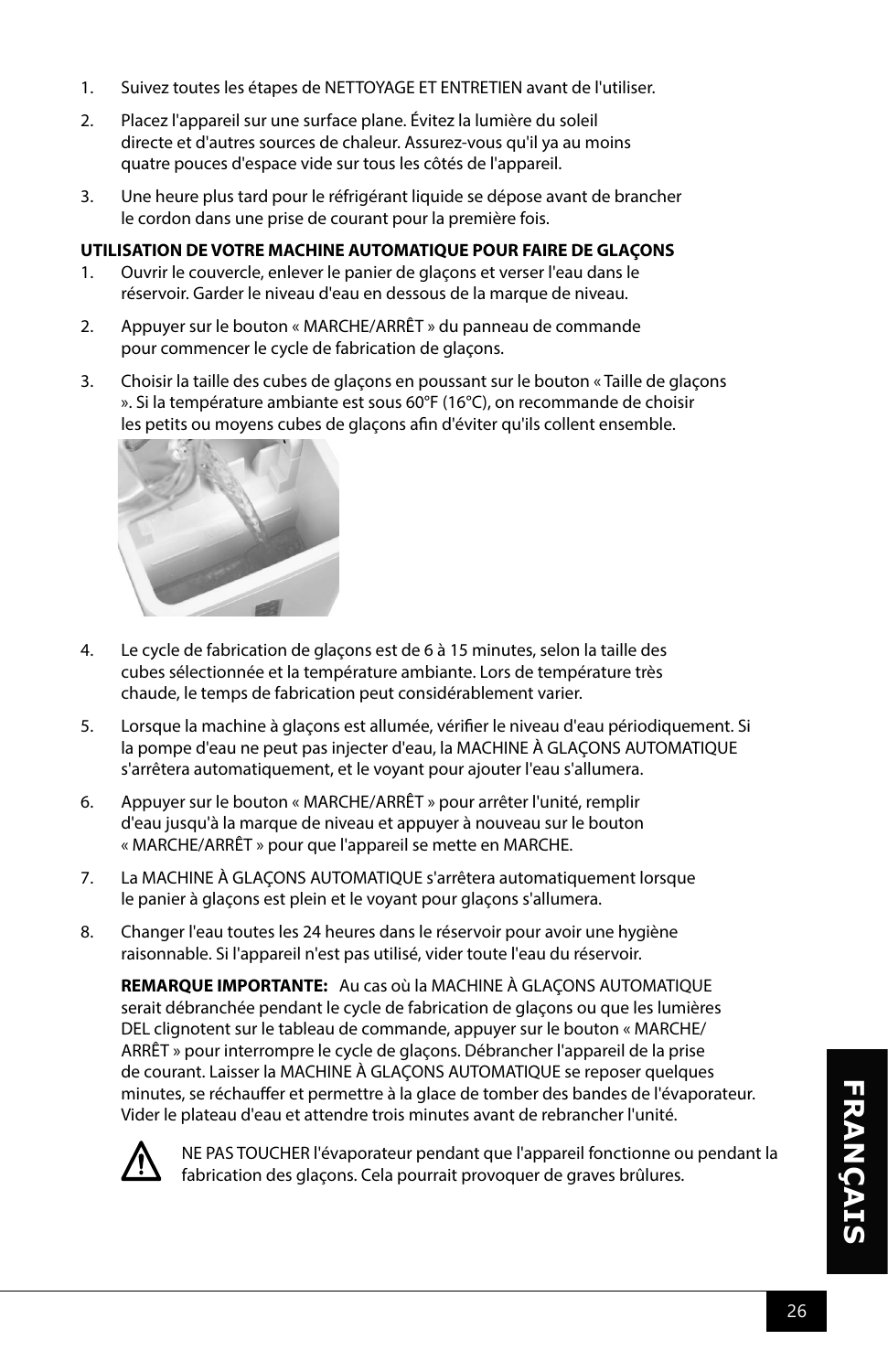### **CONSEILS PRATIQUES**

#### **VOYANT « AJOUTER DE L'EAU »**

Si le voyant « ajoutez de l'eau » s'allume, essayer ce qui suit:

- Arrêter la machine à glaçons, ajouter de l'eau et appuyer sur le bouton pour redémarrer l'appareil.
- Il se peut qu'il y ait trop de glaçons. Arrêter la machine, enlever quelques glaçons du panier.

#### **CUBES DE GLAÇONS COLLÉS ENSEMBLE**

- Le cycle de glaçons pourrait être trop long. Arrêter la machine, et redémarrer lorsque les cubes de glaçons seront fondus. Choisir la taille des glaçons en poussant sur le bouton « Taille de glaçons ».
- La température de l'eau dans le réservoir pourrait être trop basse. Changer l'eau du réservoir. La température devrait être réglée entre 45°F à 90°F.

#### **LA MACHINE À GLAÇONS NE FONCTIONNE PAS**

Si le cycle de la machine à glaçons semble bien fonctionner, mais ne fabrique pas de glaçons, essayer ce qui suit:

- La température ambiante ou la température de l'eau dans le réservoir pourrait être trop haute. La machine à glaçons doit être dans un environnement où la température est moins de 90°F. Essayer de mettre de l'eau plus froide (entre 45°F à 90°F) dans le réservoir.
- Si changement d'eau ou le refroidissement de la machine à glaçons ne fonctionne pas, il se peut qu'il y ait une fuite du fluide réfrigérant, ou un tuyau du système de refroidissement pourrait être bloqué.

#### **VOYANTS DEL**

• Si les voyants DEL du panneau de commande clignotent, il se peut qu'il ait eu une panne de courant. Appuyer sur le bouton « MARCHE/ARRÊT » pour arrêter le cycle de fabrication de glaçons. Laisser la machine à glaçons se reposer quelques minutes, se réchauffer et permettre à la glace de tomber des bandes de l'évaporateur. Vider le plateau d'eau et attendre trois minutes avant de rebrancher l'unité.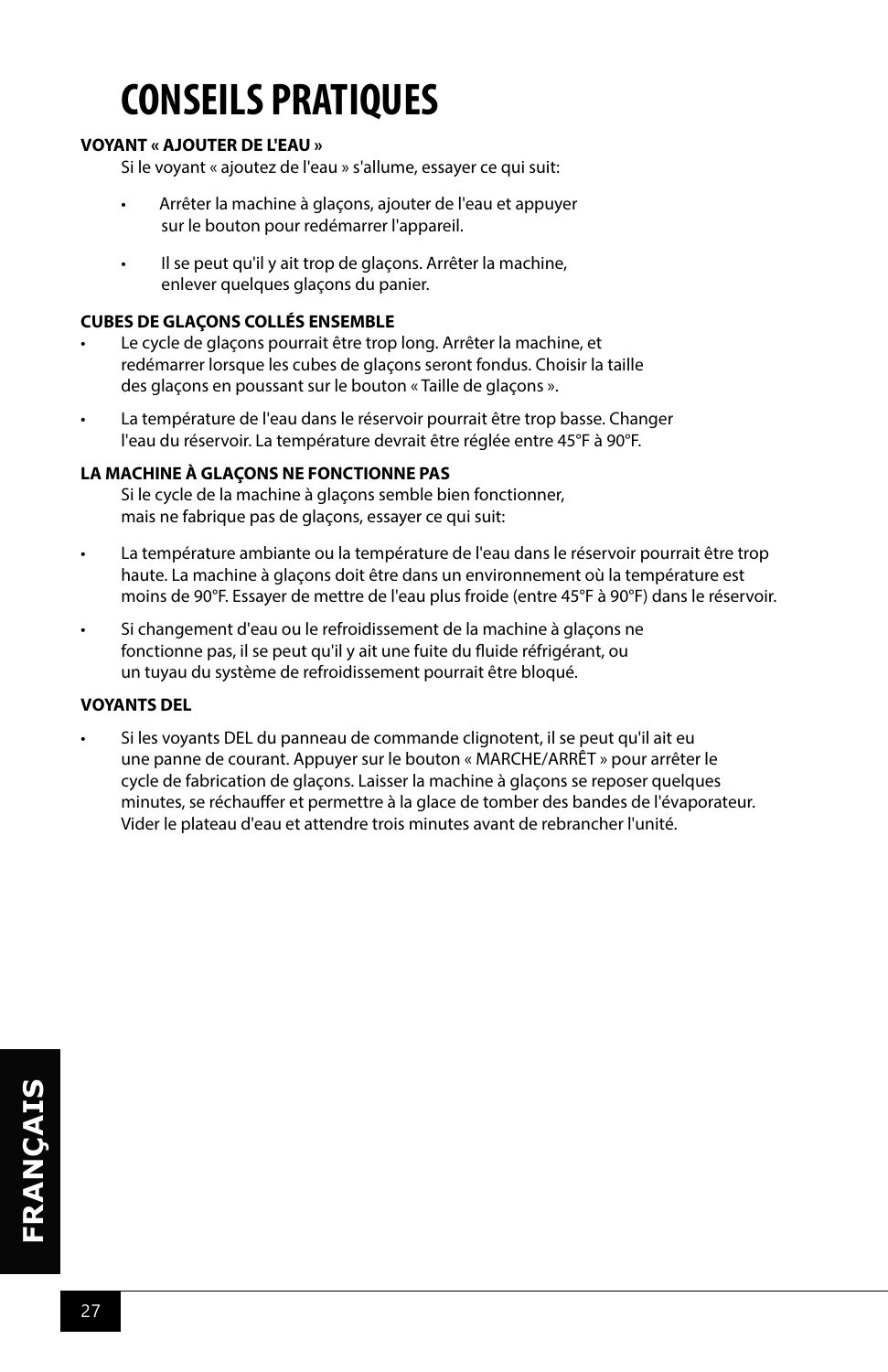### **NETTOYAGE ET ENTRETIEN**

L'APPAREIL À GLAÇONS AUTOMATIQUE est équipé d'une fonction de nettoyage automatique pour aider à nettoyer l'intérieur de votre unité, y compris les conduites d'eau. En suivant ces étapes, vous contribuerez au maintien de l'unité et à sa longévité.

- 1. Retirez le panier de la glace, puis vidangez tout ce qui reste d'eau en débranchant le bouchon de vidange d'eau au bas de l'appareil. Remettre le bouchon de vidange.
- 2. Préparez la solution de nettoyage.

Solutions nettoyantes ordinaires :

- Vinaigre et eau (ratio de 1:1)
- Citron et l'eau (ratio de 1:1)
- Eau de Javel et d'eau (ratio de 1 c. à thé eau de Javel : 2 pintes d'eau)
- Solution de détartrage commerciale et de nettoyage
- 3. Assurez-vous d'appareil soit branché et que le voyant D'ALIMENTATION ne soit pas allumé. Ajoutez la solution de nettoyage au réservoir d'eau.
- 4. Appuyez sur le bouton SELECT jusqu'à ce que le voyant CLEAN s'allume. L'unité effectuera automatiquement un cycle de la solution de nettoyage 5 fois.
- 5. Lorsque les cycles de nettoyage sont terminés, videz l'eau interne en débouchant le bouchon du de vidange d'eau situé au bas de l'appareil. Replacez le bouchon d'évacuation d'eau.
- 6. Nettoyez le reste de l'intérieur et l'extérieur de l'appareil à l'aide de l'eau savonneuse tiède et une serviette non abrasive.
- 7. Videz l'intérieur de l'eau qui reste en débranchant le bouchon de vidange d'eau situé au bas de l'appareil. Replacez le bouchon d'évacuation d'eau.
- 8. Avant de le ranger, ouvrez le couvercle transparent et laissez l'appareil sécher complètement pendant 24 heures.

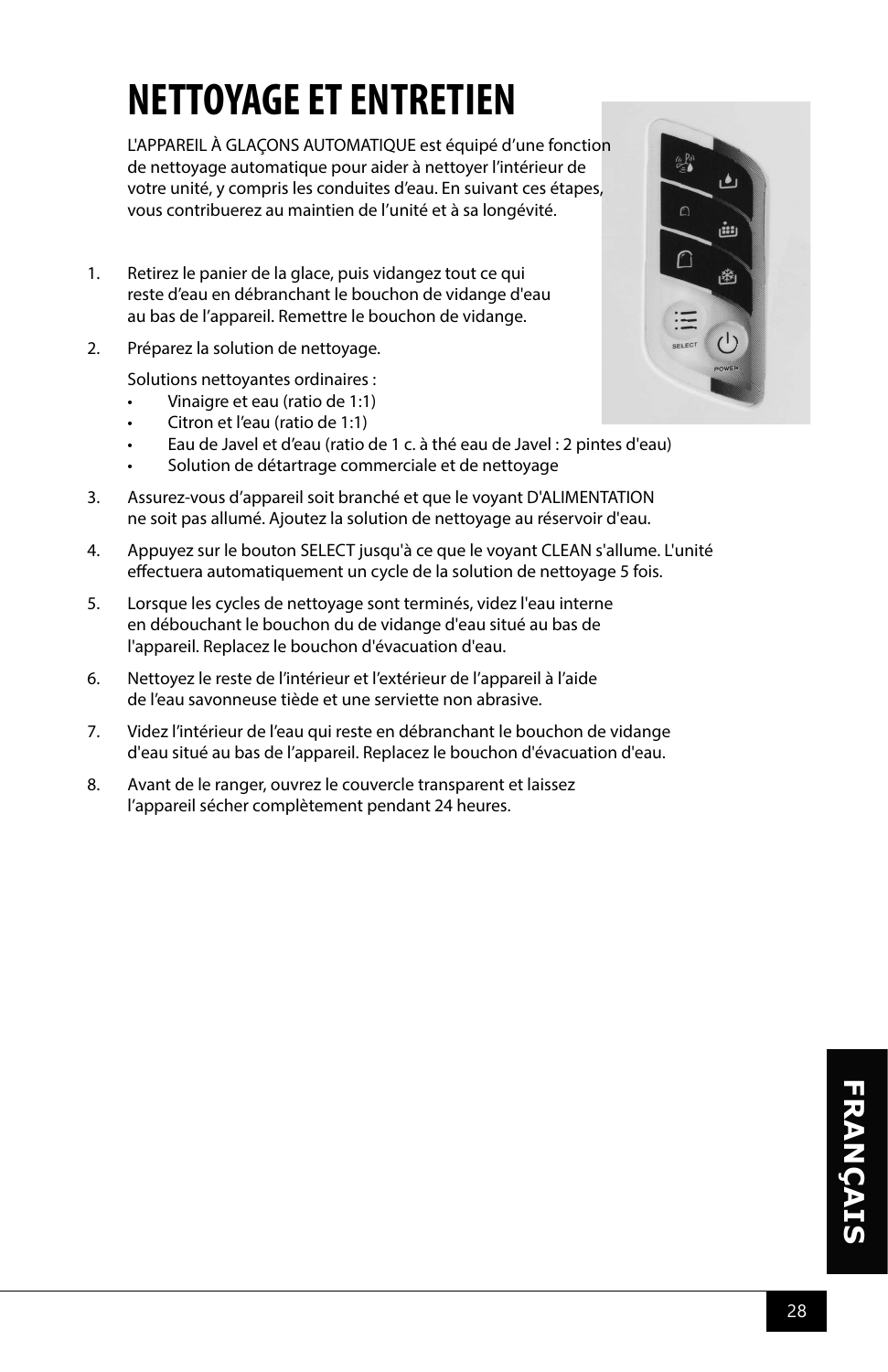### **RECETTES**

I

Votre MACHINE À GLAÇONS AUTOMATIQUE peut être utilisée pour faire instantanément des cubes à glaçons pour une variété de boissons. Voici quelques boissons délicieuses que vous pouvez faire à la maison.

|                    | <b>L'EAU BOUEUSE</b>                                                                                  |                                                     |
|--------------------|-------------------------------------------------------------------------------------------------------|-----------------------------------------------------|
| $\bullet$          | 1 partie de cola                                                                                      | Remplir le quart du verre avec des glaçons de       |
| $\bullet$          | la MACHINE À GLAÇONS AUTOMATIQUE.<br>1 partie de jus<br>d'orange<br>Verser du jus d'orange jusqu'à la |                                                     |
| Glace<br>$\bullet$ |                                                                                                       |                                                     |
|                    | moitié du verre, ou au goût.                                                                          |                                                     |
|                    |                                                                                                       | Verser du cola jusqu'à ce que le verre soit rempli. |
|                    |                                                                                                       | Bien mélanger.                                      |

|  | <b>ROY ROGERS</b> |  |  |  |
|--|-------------------|--|--|--|
|  |                   |  |  |  |

|           | 6-8 oz cola          | Remplir les verres avec des glaçons de la    |
|-----------|----------------------|----------------------------------------------|
| $\bullet$ | 1/4 oz sirop de      | MACHINE À GLAÇONS AUTOMATIQUE.               |
|           | grenadine            | Ajouter le cola et le sirop de grenadine.    |
| $\bullet$ | Cerises au marasquin | Bien mélanger.                               |
|           | Glace                |                                              |
|           |                      | Ajouter un cerise au marasquin pour décorer. |

|   | <b>LIMONADE AUX FRAISES</b>                        |                                                                                                            |
|---|----------------------------------------------------|------------------------------------------------------------------------------------------------------------|
|   | 8 grandes fraises<br>coupées en deux               | Mettez vos fraises dans le robot culinaire et versez<br>2 cuillères à table de sucre. Versez 1 tasse d'eau |
|   | 11/8 tasses de sucre                               | sur les fraises sucrées. Mélangez jusqu'à ce que<br>les morceaux de fraise deviennent du jus.              |
|   | 7 tasses d'eau                                     | Mélangez le jus de fraises, 6 tasses d'eau, 1 tasse                                                        |
| ٠ | 2 tasses de jus de<br>citron fraîchement<br>pressé | de sucre et le jus de citron dans un grand pichet.<br>Remuez jusqu'à ce que le tout soit bien mélangé.     |
|   | Tranches de citron                                 | Remplissez des verres d'eau de glaçons faits de<br>votre MACHINE AUTOMATIQUE À GLACONS.                    |
|   | Feuilles de menthe                                 | Versez la limonade aux fraises dans les verres.                                                            |
|   |                                                    | Garnissez avec une tranche de citron et<br>de feuilles de menthe, au goût.                                 |
|   |                                                    |                                                                                                            |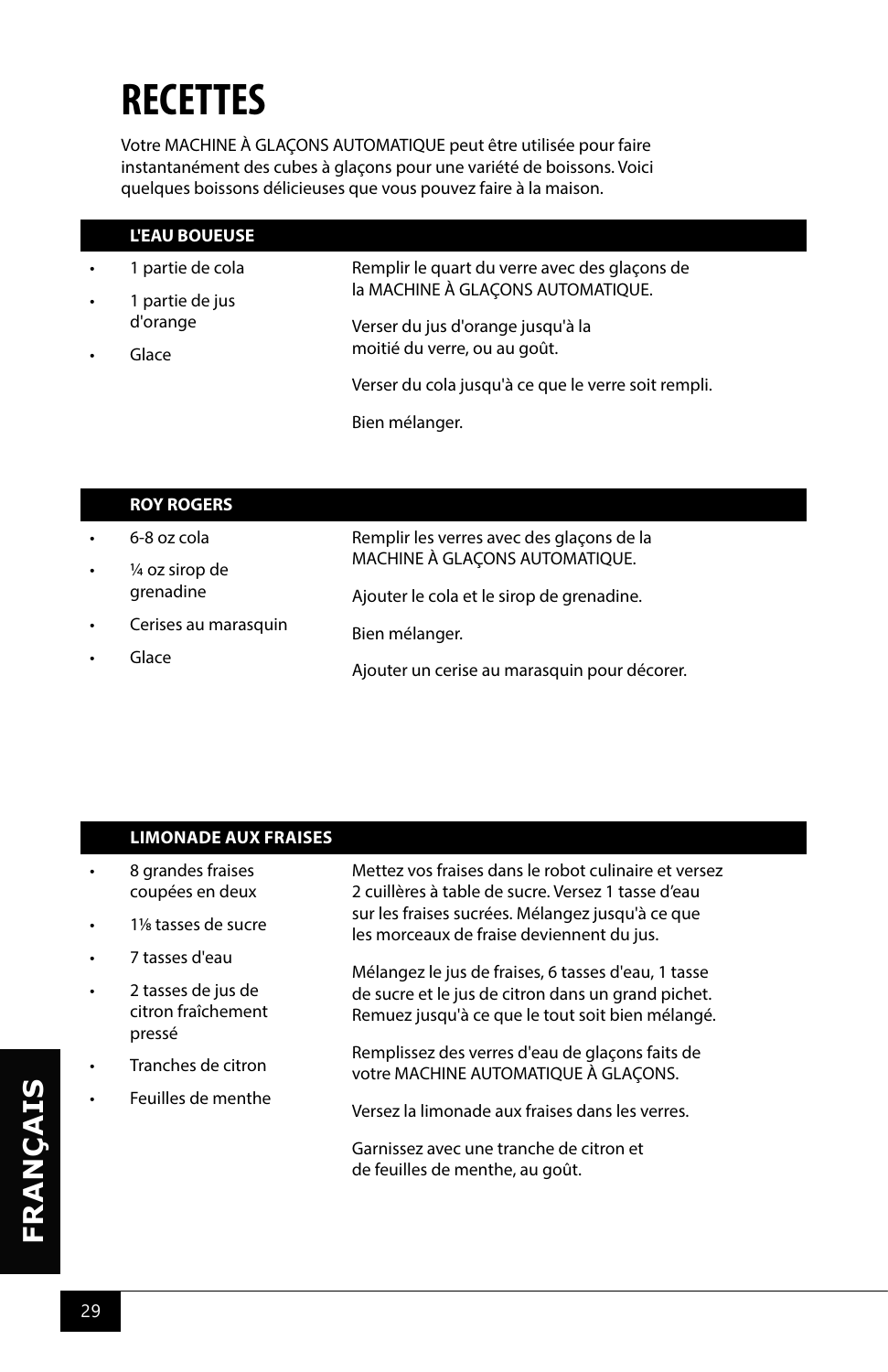#### **BIÈRE MOJITO MOCKTAIL AU GINGEMBRE**

- 180 ml de bière au gingembre
- 60 ml de jus de limette frais
- 10 feuilles de menthe
- Tranches de limes fraîches
- Glace

Broyez la menthe et le jus de lime dans votre verre.

Remplissez des verres d'eau de glaçons faits de votre MACHINE AUTOMATIQUE À GLAÇONS.

Ajoutez la bière au gingembre dans le verre.

Bien mélanger.

Décorez de feuilles de menthe et une tranche de lime fraîche.

#### **THÉ GLACÉ AUX MÛRES ET BASILIC**

- 6 tasses d'eau
- 4 sachets de thé noir
- 340 g de mûres fraîches
- 8 à 12 feuilles de basilic
- Édulcorant de votre choix au goût
- Mélangez l'eau, les sachets de thé, les mûres et les feuilles de basilic dans un pichet. Couvrez et frigorifiez de 12 à 24 heures.
- Lorsque prêt, enlevez les sachets de thé et ajoutez l'édulcolorant au choix.
- Remplissez des verres d'eau de glaçons faits de votre MACHINE AUTOMATIQUE À GLAÇONS.
	- Ajoutez du thé glacé jusqu'à ce que le verre soit plein.